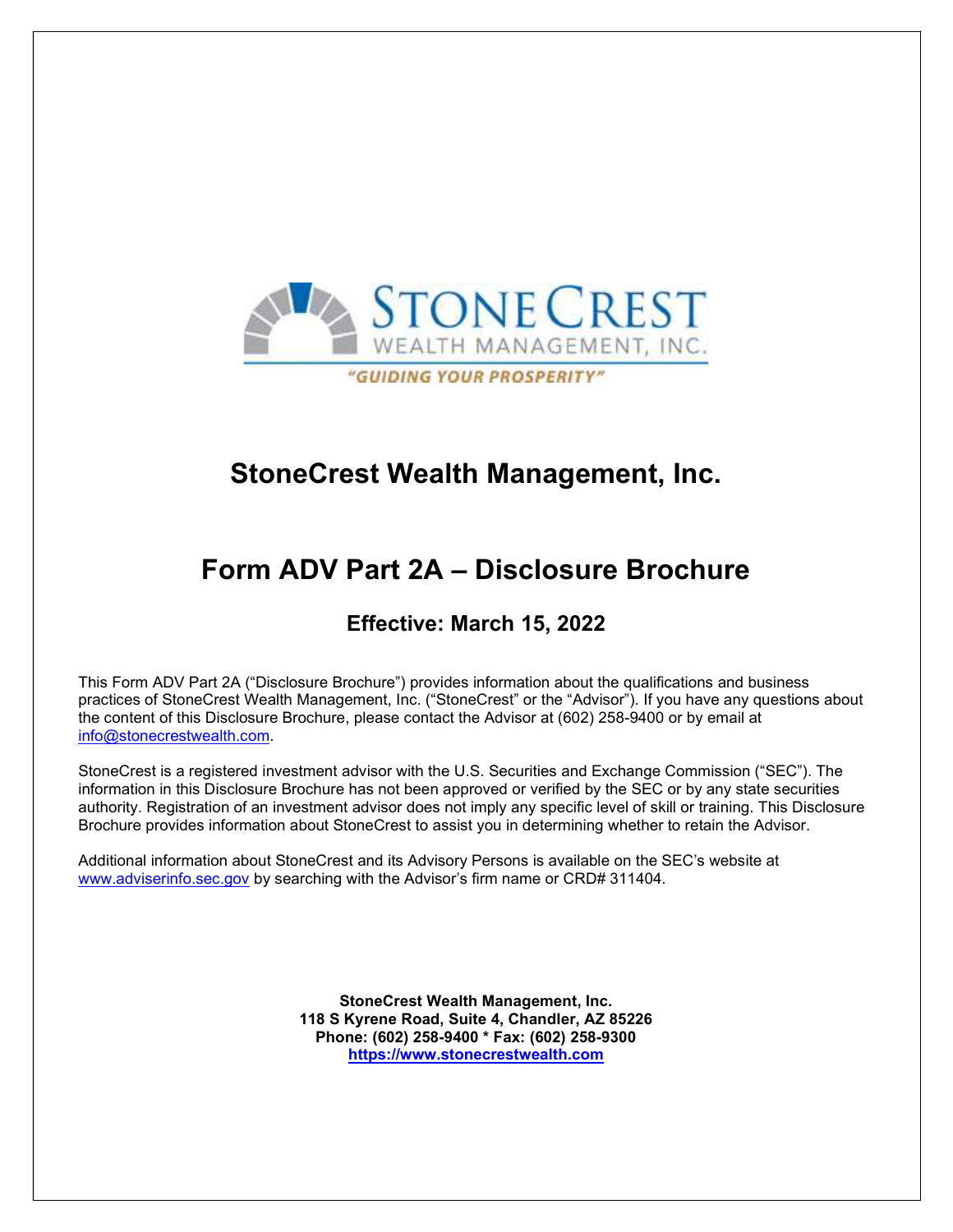# Item 2 – Material Changes

Form ADV 2 is divided into two parts: Part 2A (the "Disclosure Brochure") and Part 2B (the "Brochure Supplement"). The Disclosure Brochure provides information about a variety of topics relating to an Advisor's business practices and conflicts of interest. The Brochure Supplement provides information about the Advisory Persons of StoneCrest. For convenience, the Advisor has combined these documents into a single disclosure document.

StoneCrest believes that communication and transparency are the foundation of its relationship with clients and will continually strive to provide you with complete and accurate information at all times. StoneCrest encourages all current and prospective clients to read this Disclosure Brochure and discuss any questions you may have with the Advisor.

#### Material Changes

There have been no material changes to this Disclosure Brochure since the last filing and distribution to Clients.

#### Future Changes

From time to time, the Advisor may amend this Disclosure Brochure to reflect changes in business practices, changes in regulations or routine annual updates as required by the securities regulators. This complete Disclosure Brochure or a Summary of Material Changes shall be provided to you annually and if a material change occurs.

At any time, you may view the current Disclosure Brochure on-line at the SEC's Investment Adviser Public Disclosure website at www.adviserinfo.sec.gov by searching with the Advisor's firm name or CRD# 311404. You may also request a copy of this Disclosure Brochure at any time by contacting the Advisor at (602) 258-9400 or by email at info@stonecrestwealth.com.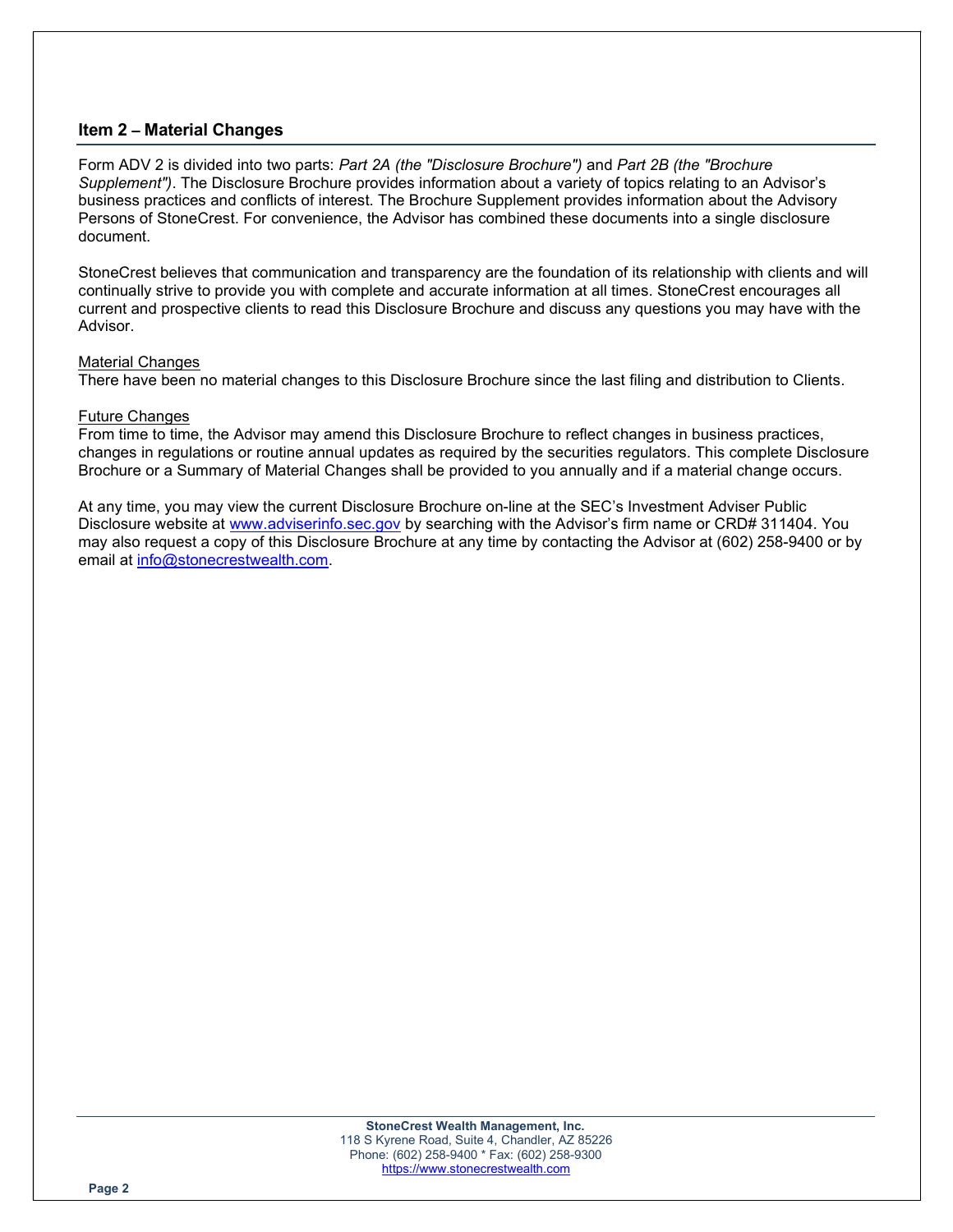# Item 3 - Table of Contents

| Item 11 - Code of Ethics, Participation or Interest in Client Transactions and Personal Trading 11 |  |
|----------------------------------------------------------------------------------------------------|--|
|                                                                                                    |  |
|                                                                                                    |  |
|                                                                                                    |  |
|                                                                                                    |  |
|                                                                                                    |  |
|                                                                                                    |  |
|                                                                                                    |  |
|                                                                                                    |  |
|                                                                                                    |  |
|                                                                                                    |  |
|                                                                                                    |  |
|                                                                                                    |  |
|                                                                                                    |  |
|                                                                                                    |  |
|                                                                                                    |  |
|                                                                                                    |  |
|                                                                                                    |  |
|                                                                                                    |  |
|                                                                                                    |  |
|                                                                                                    |  |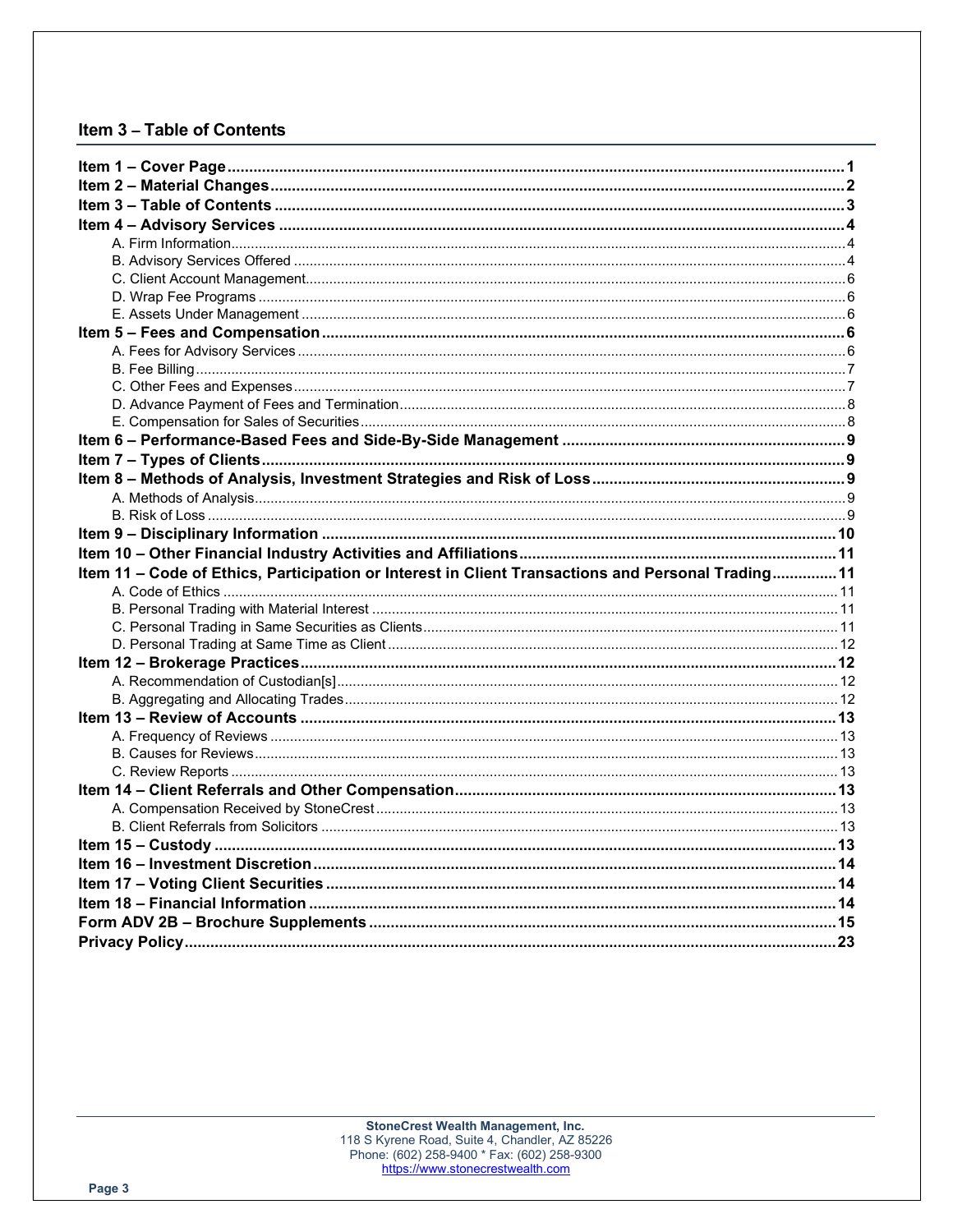# Item 4 – Advisory Services

### A. Firm Information

StoneCrest Wealth Management, Inc. ("StoneCrest" or the "Advisor") is a registered investment advisor with the U.S. Securities and Exchange Commission ("SEC"). The Advisor is organized as a Corporation under the laws of the State of Arizona. StoneCrest was founded in May 1987 and became a registered investment advisor in December 2020. StoneCrest is owned by K. Casey Mahan (President, Managing Principal, and Chief Compliance Officer).

This Disclosure Brochure provides information regarding the qualifications, business practices, and the advisory services provided by StoneCrest. For information regarding this Disclosure Brochure, please contact Mr. Mahan at (602) 258-9400.

#### B. Advisory Services Offered

StoneCrest offers investment advisory services to individuals, high net worth individuals, trusts, estates, small businesses, and retirement plans (each referred to as a "Client").

The Advisor serves as a fiduciary to Clients, as defined under the applicable laws and regulations. As a fiduciary, the Advisor upholds a duty of loyalty, fairness and good faith towards each Client and seeks to mitigate potential conflicts of interest. StoneCrest's fiduciary commitment is further described in the Advisor's Code of Ethics. For more information regarding the Code of Ethics, please see Item 11 – Code of Ethics, Participation or Interest in Client Transactions and Personal Trading.

#### Wealth Management Services

StoneCrest provides customized investment advisory solutions for its Clients. This is achieved through continuous personal Client contact and interaction while providing discretionary investment management and related advisory services. StoneCrest works closely with each Client to identify their investment goals and objectives as well as risk tolerance and financial situation in order to create a portfolio strategy. StoneCrest will then construct an investment portfolio, consisting primarily of exchange-traded funds ("ETFs") and mutual funds to achieve the Client's investment goals. The Advisor may also utilize individual stocks, individual bonds and/or other types of investments, as appropriate, to meet the needs of the Client. The Advisor may retain certain legacy investments based on portfolio fit and/or tax considerations.

StoneCrest's investment strategies are primarily long-term focused, but the Advisor may buy, sell or re-allocate positions that have been held for less than one year to meet the objectives of the Client or due to market conditions. StoneCrest will construct, implement and monitor the portfolio to ensure it meets the goals, objectives, circumstances, and risk tolerance agreed to by the Client. Each Client will have the opportunity to place reasonable restrictions on the types of investments to be held in their respective portfolio, subject to acceptance by the Advisor.

StoneCrest evaluates and selects investments for inclusion in Client portfolios only after applying its internal due diligence process. StoneCrest may recommend, on occasion, redistributing investment allocations to diversify the portfolio. StoneCrest may recommend specific positions to increase sector or asset class weightings. The Advisor may recommend employing cash positions as a possible hedge against market movement. StoneCrest may recommend selling positions for reasons that include, but are not limited to, harvesting capital gains or losses, business or sector risk exposure to a specific security or class of securities, overvaluation or overweighting of the position[s] in the portfolio, change in risk tolerance of the Client, generating cash to meet Client needs, or any risk deemed unacceptable for the Client's risk tolerance.

Retirement Accounts – When the Advisor provides investment advice to Clients regarding ERISA retirement accounts or individual retirement accounts ("IRAs"), the Advisor is a fiduciary within the meaning of Title I of the Employee Retirement Income Security Act ("ERISA") and/or the Internal Revenue Code ("IRC"), as applicable, which are laws governing retirement accounts. When deemed to be in the Client's best interest, the Advisor will provide investment advice to a Client regarding a distribution from an ERISA retirement account or to roll over the assets to an IRA, or recommend a similar transaction including rollovers from one ERISA sponsored Plan to another, one IRA to another IRA, or from one type of account to another account (e.g. commission-based account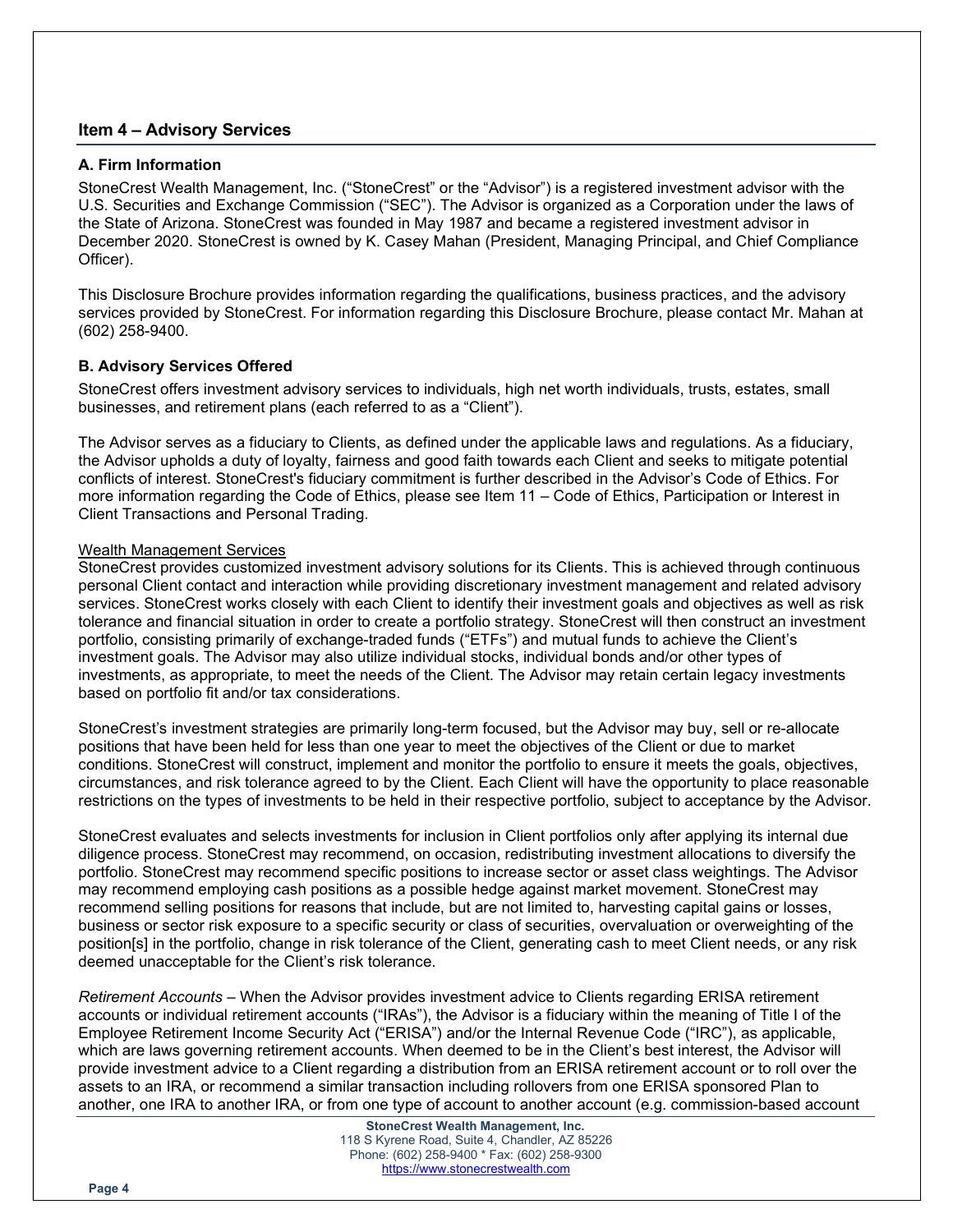to fee-based account). Such a recommendation creates a conflict of interest if the Advisor will earn a new (or increase its current) advisory fee as a result of the transaction. No client is under any obligation to roll over a retirement account to an account managed by the Advisor.

At no time will StoneCrest accept or maintain custody of a Client's funds or securities, except for the limited authority as outlined in Item 15 – Custody. All Client assets will be managed within the designated account[s] at the Custodian, pursuant to the terms of the advisory agreement. Please see Item 12 – Brokerage Practices.

#### Financial Planning Services

StoneCrest will typically provide a variety of financial planning and consulting services to Clients. Financial planning services may be included with the Advisor's investment advisory services as fee or engaged separately through a written financial planning agreement. Services are offered in several areas of a Client's financial situation, depending on their goals and objectives. Generally, such financial planning services involve preparing a formal financial plan or rendering a specific financial consultation based on the Client's financial goals and objectives. This planning or consulting may encompass one or more areas of need, including but not limited to, investment planning, retirement planning, personal savings, education savings, insurance needs, and/or other areas of a Client's financial situation.

A financial plan developed for, or financial consultation rendered to the Client will usually include general recommendations for a course of activity or specific actions to be taken by the Client. For example, recommendations may be made that the Client start or revise their investment programs, commence or alter retirement savings, establish education savings and/or charitable giving programs.

StoneCrest may also refer Clients to an accountant, attorney or other specialists, as appropriate for their unique situation. For certain financial planning engagements, the Advisor will provide a written summary of the Client's financial situation, observations, and recommendations. For consulting or ad-hoc engagements, the Advisor may not provide a written summary. Plans or consultations are typically completed within six (6) months of contract date, assuming all information and documents requested are provided promptly.

Financial planning and consulting recommendations pose a conflict between the interests of the Advisor and the interests of the Client. For example, the Advisor has an incentive to recommend that Clients engage the Advisor for investment management services or to increase the level of investment assets with the Advisor, as it would increase the amount of advisory fees paid to the Advisor. Clients are not obligated to implement any recommendations made by the Advisor or maintain an ongoing relationship with the Advisor. If the Client elects to act on any of the recommendations made by the Advisor, the Client is under no obligation to implement the transaction through the Advisor.

# Retirement Plan Advisory Services

StoneCrest provides retirement plan advisory services on behalf of the retirement plans (each a "Plan") and the company (the "Plan Sponsor"). The Advisor's retirement plan advisory services are designed to assist the Plan Sponsor in meeting its fiduciary obligations to the Plan. Each engagement is customized to the needs of the Plan and Plan Sponsor. Services generally include:

- Plan Participant Enrollment and Education Tracking
- Investment Oversight Services (ERISA 3(21))
- Ongoing Investment Recommendation and Assistance
- ERISA 404(c) assistance

These services are provided by StoneCrest serving in the capacity as a fiduciary under the Employee Retirement Income Security Act of 1974, as amended ("ERISA"). In accordance with ERISA Section 408(b)(2), the Plan Sponsor is provided with a written description of StoneCrest's fiduciary status, the specific services to be rendered and all direct and indirect compensation the Advisor reasonably expects under the engagement.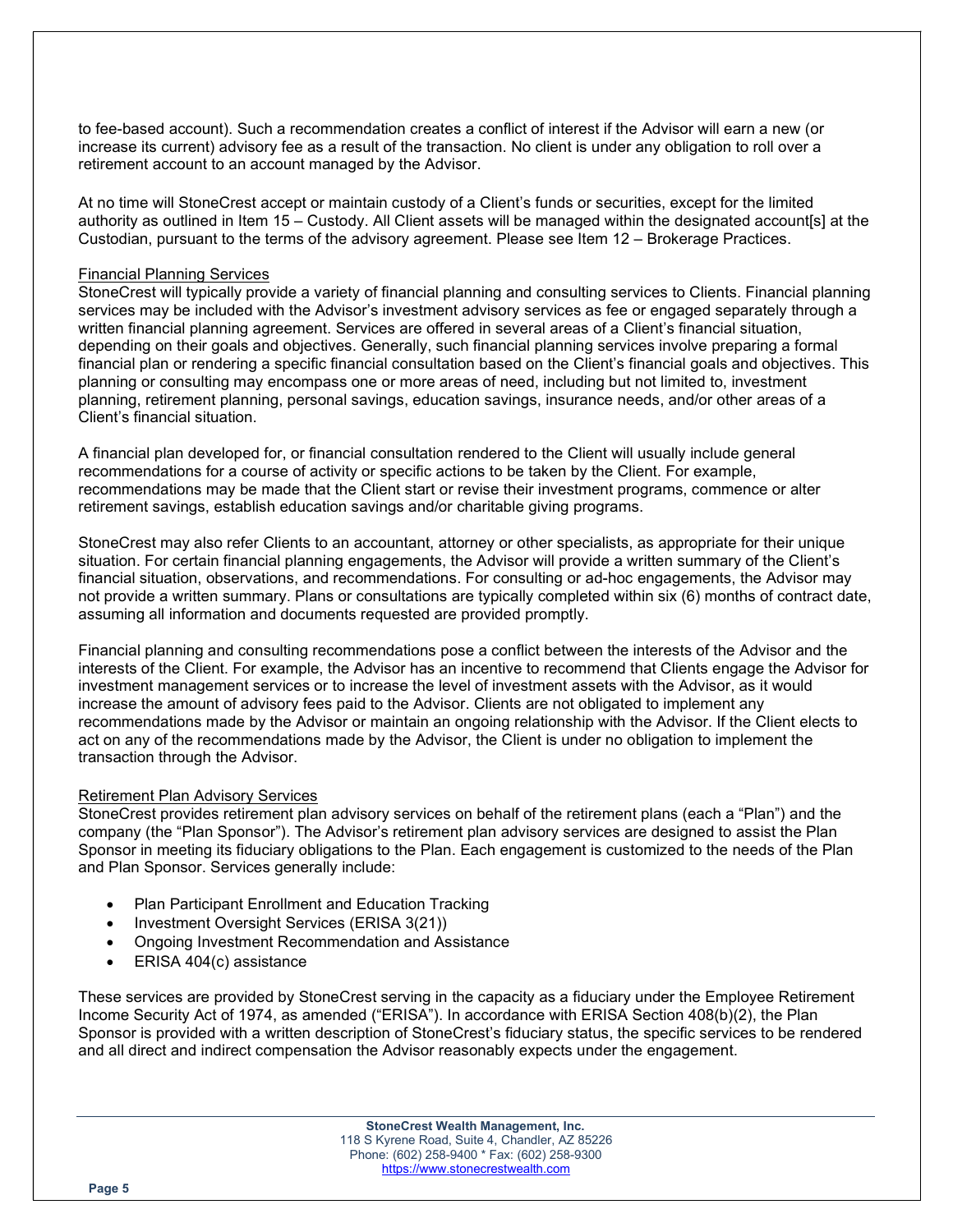# C. Client Account Management

Prior to engaging StoneCrest to provide investment advisory services, each Client is required to enter into one or more agreements with the Advisor that define the terms, conditions, authority and responsibilities of the Advisor and the Client. These services may include:

- Establishing an Investment Strategy StoneCrest, in connection with the Client, will develop a strategy that seeks to achieve the Client's goals and objectives.
- Asset Allocation StoneCrest will develop a strategic asset allocation that is targeted to meet the investment objectives, time horizon, financial situation and tolerance for risk for each Client.
- Portfolio Construction StoneCrest will develop a portfolio for the Client that is intended to meet the stated goals and objectives of the Client.
- Investment Management and Supervision StoneCrest will provide investment management and ongoing oversight of the Client's investment portfolio.

# D. Wrap Fee Programs

StoneCrest does not manage or place Client assets into a wrap fee program. Investment management services are provided directly by StoneCrest.

#### E. Assets Under Management

As of December 31, 2021, StoneCrest manages \$260,519,442 in Client assets, \$217,686,362 of which are managed on a discretionary basis and \$42,833,080 on a non-discretionary basis. Clients may request more current information at any time by contacting the Advisor.

# Item 5 – Fees and Compensation

The following paragraphs detail the fee structure and compensation methodology for services provided by the Advisor. Each Client engaging the Advisor for services described herein shall be required to enter into one or more written agreements with the Advisor.

# A. Fees for Advisory Services

# Wealth Management Services

Wealth management fees are paid monthly, at the end of each month pursuant to the terms of the wealth management agreement. Wealth management fees are based on the average daily closing market value of assets under management at the during the month. Wealth management fees range from 0.78% to 1.50% annually based on several factors, including: the scope and complexity of the services to be provided; the level of assets to be managed; the inclusion of financial planning services, and/or the overall relationship with the Advisor. Relationships with multiple objectives, specific reporting requirements, portfolio restrictions and other complexities may be charged a higher fee. The wealth management fee may be offered as a fixed annual rate or a tiered, incremental fee schedule, not to exceed to the range above. Clients with under \$1,000,000 in assets under management with the firm may be charged a monthly technology fee of \$4.25 for portfolio reporting technology. This fee will be included with the wealth management fee on a quarterly basis.

The wealth management fee in the first month of service is prorated from the inception date of the account[s] to the end of the first month. Fees may be negotiable at the sole discretion of the Advisor. The Client's fees will take into consideration the aggregate assets under management with the Advisor. All securities held in accounts managed by StoneCrest will be independently valued by the Custodian. StoneCrest will conduct periodic reviews of the Custodian's valuations.

The Advisor's fee is exclusive of, and in addition to any applicable securities transaction and custody fees, and other related costs and expenses described in Item 5.C below, which may be incurred by the Client. However, the Advisor shall not receive any portion of these commissions, fees, and costs.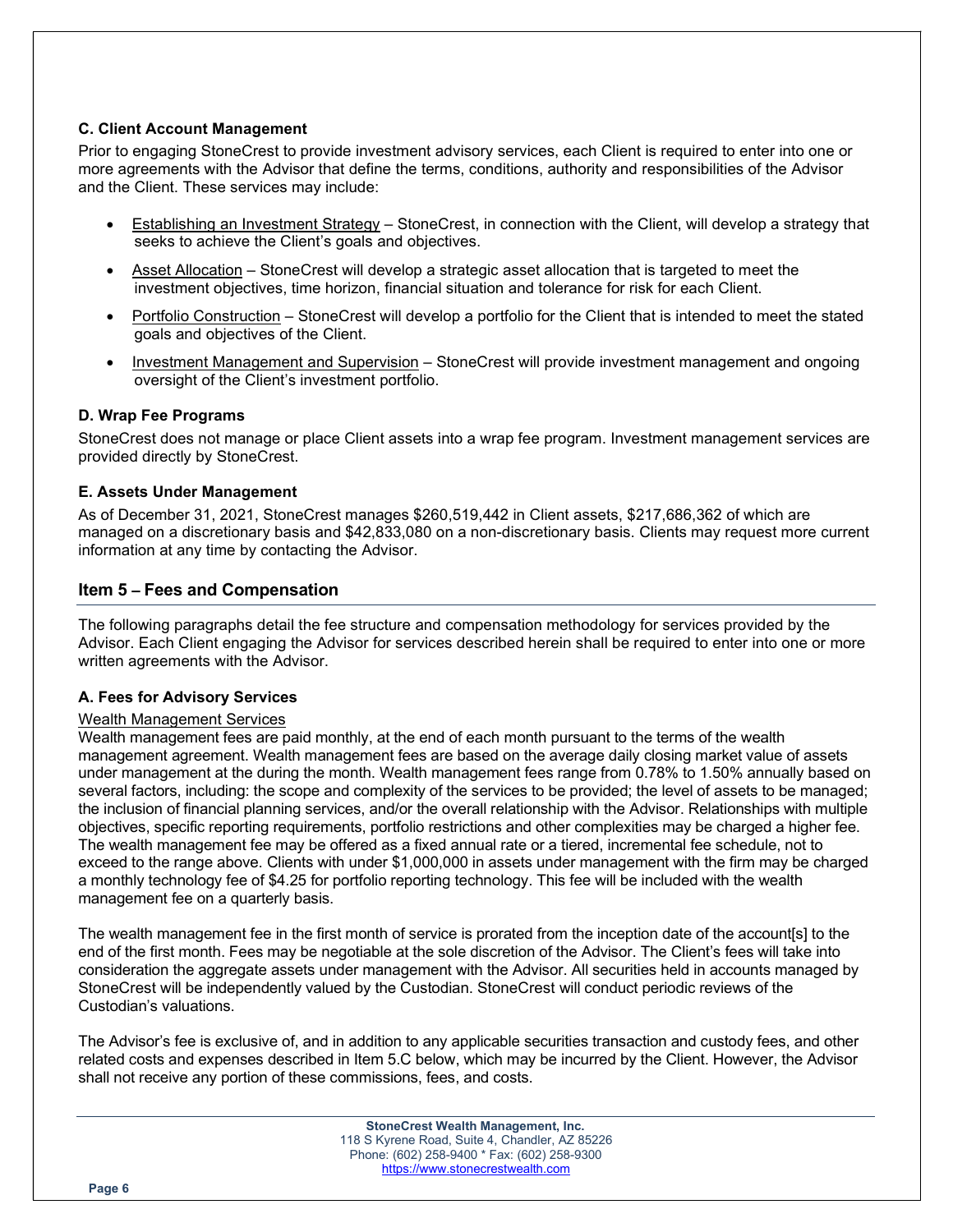### Financial Planning Services

StoneCrest may include financial planning in its wealth management fee. For certain situations, financial planning may be offered as a separate engagement and fee. For separate financial planning engagements, financial planning fees are billed at an hourly rate of \$300 per hour or a fixed engagement fee. Fees may be negotiable based on the nature and complexity of the services to be provided and the overall relationship with the Advisor. An estimate for total hours and/or total costs will be provided to the Client prior to engaging for these services.

#### Retirement Plan Advisory Services

Fees for retirement plan advisory services are charged an annual asset-based fee of up to 1.00%, billed in arrears, pursuant to the terms of the agreement. Retirement plan fees are based on the market value of assets under management at the end of the prior calendar month. Fees may be negotiable depending on the size and complexity of the Plan.

# B. Fee Billing

#### Wealth Management Services

Wealth management fees are calculated by the Advisor or its delegate and deducted from the Client's account[s] at the Custodian. The Advisor shall send an invoice to the Custodian indicating the amount of the fees to be deducted from the Client's account[s] at the end of each month. The amount due is calculated by applying the period rate (annual rate divided by the number of days in the year multiplied by the number of days in the billing month) to the total average daily balance with StoneCrest at the end of the month. Clients will be provided with a statement, at least quarterly, from the Custodian reflecting deduction of the wealth management fee. Clients are urged to also review and compare the statement provided by the Advisor to the brokerage statement from the Custodian, as the Custodian does not perform a verification of fees. Clients provide written authorization permitting advisory fees to be deducted by StoneCrest to be paid directly from their account[s] held by the Custodian as part of the wealth management agreement and separate account forms provided by the Custodian.

#### Financial Planning Services

Financial planning fees may be invoiced up to fifty percent (50%) of the expected total fee upon execution of the financial planning agreement. The balance shall be invoiced upon completion of the agreed upon deliverable[s].

#### Retirement Plan Advisory Services

Retirement plan advisory fees may be directly invoiced to the Plan Sponsor or deducted from the assets of the Plan, depending on the terms of the retirement plan advisory agreement.

# C. Other Fees and Expenses

Clients may incur certain fees or charges imposed by third parties, other than StoneCrest, in connection with investments made on behalf of the Client's account[s]. The Advisor's recommended Custodian[s] typically do not charge securities transaction fees for ETF and equity trades in Client account[s], provided that the account meets the terms and conditions of the Custodian's brokerage requirements. Many mutual funds are also available at no trading cost to the Client and no 12b-1 fees. These are typically referred to as "clean shares". The Advisor may, at times, select a mutual fund that has a transaction fee when not comparable fund is offered without such fees. In such instances, the Advisor (at its sole discretion) may rebate the securities transaction fees to the Client. The fees charged by StoneCrest are separate and distinct from these custody and execution fees, if applicable. In addition, all fees paid to StoneCrest for wealth management services are separate and distinct from the expenses charged by mutual funds and ETFs to their shareholders, if applicable. These fees and expenses are described in each fund's prospectus. These fees and expenses will generally be used to pay management fees for the funds, other fund expenses, account administration (e.g., custody, brokerage and account reporting), and a possible distribution fee. A Client may be able to invest in these products directly, without the services of StoneCrest, but would not receive the services provided by StoneCrest which are designed, among other things, to assist the Client in determining which products or services are most appropriate for each Client's financial situation and objectives. Accordingly, the Client should review both the fees charged by the fund[s] and the fees charged by StoneCrest to fully understand the total fees to be paid. Please refer to Item 12 – Brokerage Practices for additional information.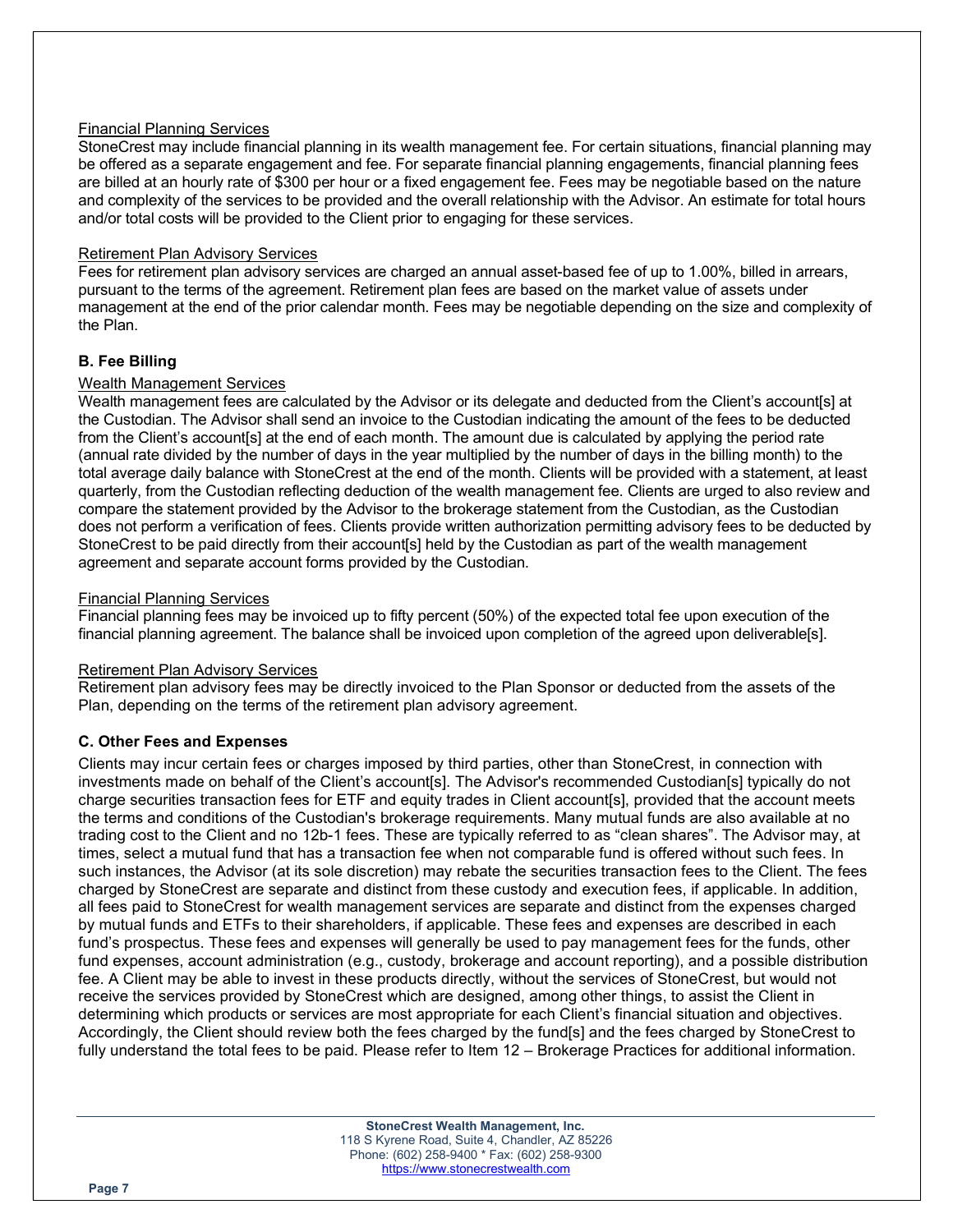# D. Advance Payment of Fees and Termination

#### Wealth Management Services

StoneCrest may be compensated for its investment management services at the end of the month after services are rendered. Either party may terminate the wealth management agreement, at any time, by providing advance written notice to the other party. The Client may also terminate the wealth management agreement within five (5) business days of signing the Advisor's agreement at no cost to the Client. After the five-day period, the Client will incur charges for bona fide advisory services rendered to the point of termination and such fees will be due and payable by the Client. The Client's wealth management agreement with the Advisor is non-transferable without the Client's prior consent.

#### Financial Planning Services

StoneCrest may be partially compensated for its financial planning services in advance of the engagement. Either party may terminate the financial planning agreement, at any time, by providing advance written notice to the other party. The Client may also terminate the financial planning agreement within five (5) business days of signing the Advisor's agreement at no cost to the Client. After the five-day period, the Client will incur charges for bona fide advisory services rendered to the point of termination and such fees will be due and payable by the Client. Upon termination, the Client shall be billed for actual hours logged on the planning project times the contractual hourly rate or in the case of a fixed fee engagement, the percentage of the engagement scope completed by the Advisor. Upon termination, the Advisor will refund any unearned, prepaid planning fees from the effective date of termination to the end of the month. The Client's financial planning agreement with the Advisor is non-transferable without the Client's prior consent.

# Retirement Plan Advisory Services

StoneCrest is compensated for its services at the end of the billing period after advisory services are rendered. Either party may terminate the retirement plan advisory agreement, at any time, by providing advance written notice to the other party. The Client shall be responsible for retirement plan advisory fees up to and including the effective date of termination. The Advisor will provide a prorated final invoice based on any accrued retirement plan advisory fees from the beginning of the billing period to the effective date of termination. The Client's retirement plan advisory agreement with the Advisor is non-transferable without the Client's prior consent.

# E. Compensation for Sales of Securities

StoneCrest does not buy or sell securities to earn commissions and does not receive any compensation for securities transactions in any Client account, other than the wealth management fees noted above.

Advisory Persons are also a Registered Representative of Kingswood Capital Partners, LLC (CRD#: 288898/SEC#: 8-69967) ("Kingswood"). Kingswood is a registered broker-dealer and member FINRA, SIPC. In an one's separate capacity as a Registered Representative, an Advisory Person may implement securities transactions under Kingswood as a transaction account and not through StoneCrest in an advisory account. In such instances, the Advisory Person will receive commission-based compensation in connection with the purchase and sale of securities, including 12b-1 fees for the sale of investment company products. Compensation earned by the Advisory Person in one's capacity as a Registered Representative is separate and in addition to the Advisor's fees. This practice presents a conflict of interest as the Advisory Person may have an incentive to effect securities transactions for the purpose of generating commissions rather than solely based on the Client's needs. Clients are not obligated to implement any recommendation provided by the Advisor nor its Advisory Persons. Neither the Advisor nor its Advisory Persons will earn ongoing investment advisory fees in connection with any products or services implemented in the Advisory Person's separate capacity as a Registered Representative. Please see Item 10 below.

Advisory Persons are also licensed as independent insurance professionals. As an independent insurance professional, an Advisory Person may earn commission-based compensation for selling insurance products, including insurance products they sell to Clients of the Advisor. Insurance commissions earned by Advisory Persons are separate and in addition to the Advisor's fees. This practice presents a conflict of interest as the Advisory Person may have an incentive to recommend insurance products to Clients for the purpose of generating commissions rather than solely based on the Client's needs. Clients are under no obligation, contractually or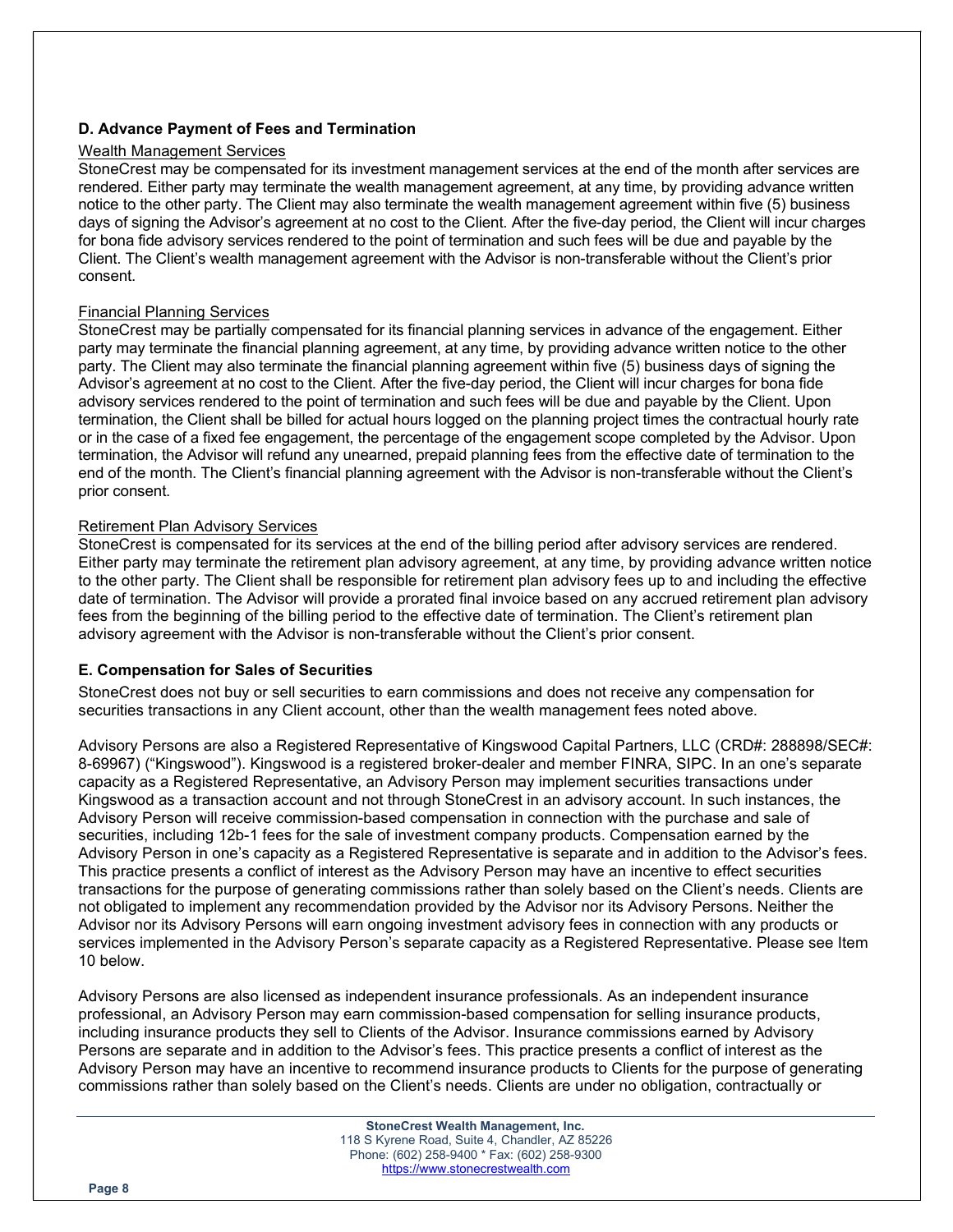otherwise, to purchase insurance products through any Advisory Person affiliated with the Advisor. Please see Item 10 below.

### Item 6 – Performance-Based Fees and Side-By-Side Management

StoneCrest does not charge performance-based fees for its investment advisory services. The fees charged by StoneCrest are as described in Item 5 above and are not based upon the capital appreciation of the funds or securities held by any Client.

StoneCrest does not manage any proprietary investment funds or limited partnerships (for example, a mutual fund or a hedge fund) and has no financial incentive to recommend any particular investment options to its Clients.

# Item 7 – Types of Clients

StoneCrest offers investment advisory services to individuals, high net worth individuals, trusts, estates, small businesses, and retirement plans. StoneCrest generally does not impose a minimum relationship size.

#### Item 8 – Methods of Analysis, Investment Strategies and Risk of Loss

#### A. Methods of Analysis

StoneCrest primarily employs fundamental and technical analysis methods in developing investment strategies for its Clients. Research and analysis from StoneCrest are derived from numerous sources, including financial media companies, third-party research materials, Internet sources, and review of company activities, including annual reports, prospectuses, press releases and research prepared by others.

Fundamental analysis utilizes economic and business indicators as investment selection criteria. This criteria consists generally of ratios and trends that may indicate the overall strength and financial viability of the entity being analyzed. Assets are deemed suitable if they meet certain criteria to indicate that they are a strong investment with a value discounted by the market. While this type of analysis helps the Advisor in evaluating a potential investment, it does not guarantee that the investment will increase in value. Assets meeting the investment criteria utilized in the fundamental analysis may lose value and may have negative investment performance. The Advisor monitors these economic indicators to determine if adjustments to strategic allocations are appropriate. More details on the Advisor's review process are included below in Item 13 – Review of Accounts.

Technical analysis involves the analysis of past market data rather than specific company data in determining the recommendations made to clients. Technical analysis may involve the use of charts to identify market patterns and trends, which may be based on investor sentiment rather than the fundamentals of the company. The primary risk in using technical analysis is that spotting historical trends may not help to predict such trends in the future. Even if the trend will eventually reoccur, there is no guarantee that StoneCrest will be able to accurately predict such a reoccurrence.

As noted above, StoneCrest generally employs a long-term investment strategy for its Clients, as consistent with their financial goals. StoneCrest will typically hold all or a portion of a security for more than a year, but may hold for shorter periods for the purpose of rebalancing a portfolio or meeting the cash needs of Clients. At times, StoneCrest may also buy and sell positions that are more short-term in nature, depending on the goals of the Client and/or the fundamentals of the security, sector or asset class.

#### B. Risk of Loss

Investing in securities involves certain investment risks. Securities may fluctuate in value or lose value. Clients should be prepared to bear the potential risk of loss. StoneCrest will assist Clients in determining an appropriate strategy based on their tolerance for risk and other factors noted above. However, there is no guarantee that a Client will meet their investment goals.

While the methods of analysis help the Advisor in evaluating a potential investment, it does not guarantee that the investment will increase in value. Assets meeting the investment criteria utilized in these methods of analysis may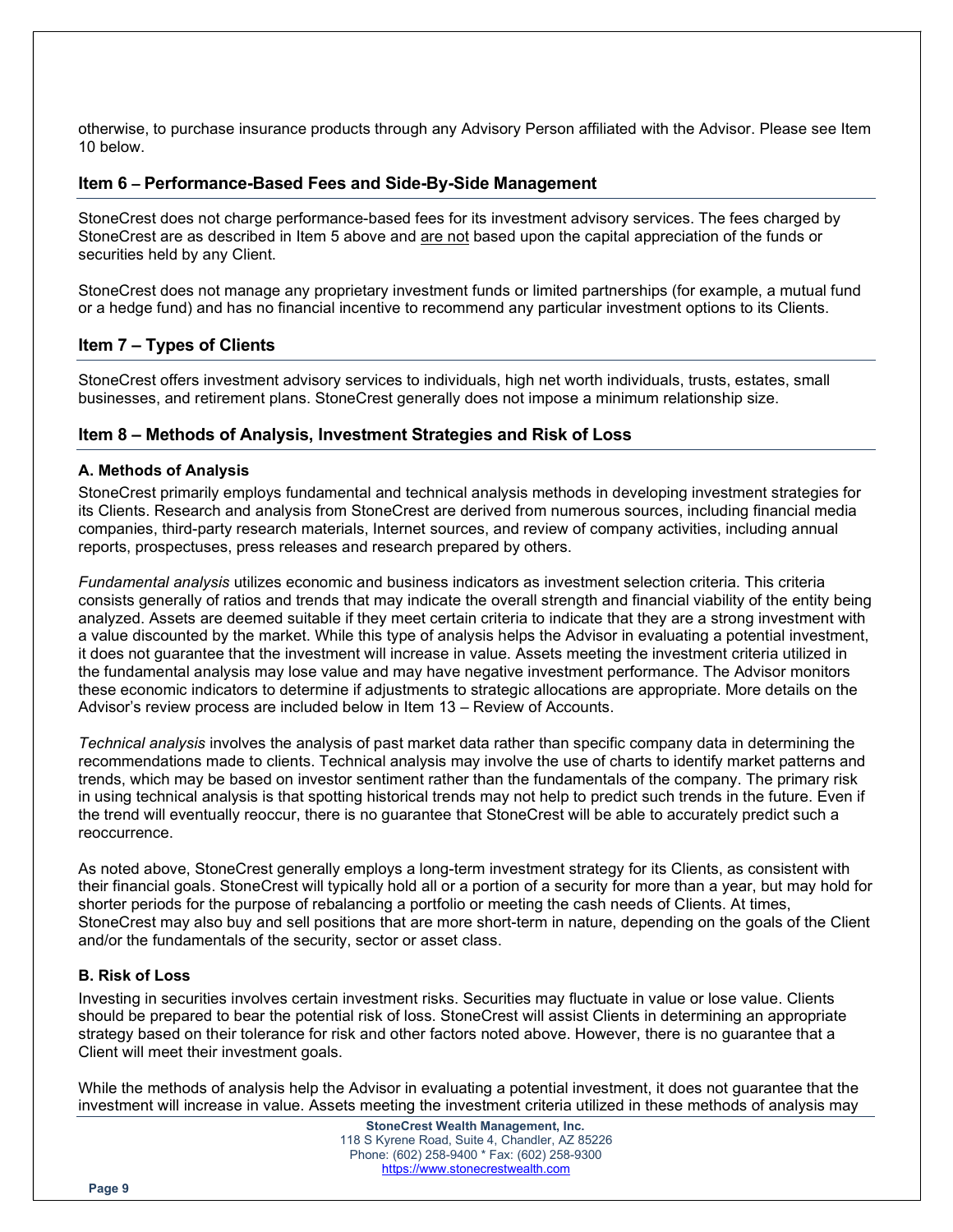lose value and may have negative investment performance. The Advisor monitors these economic indicators to determine if adjustments to strategic allocations are appropriate. More details on the Advisor's review process are included below in Item 13 – Review of Accounts.

Each Client engagement will entail a review of the Client's investment goals, financial situation, time horizon, tolerance for risk and other factors to develop an appropriate strategy for managing a Client's account. Client participation in this process, including full and accurate disclosure of requested information, is essential for the analysis of a Client's account[s]. The Advisor shall rely on the financial and other information provided by the Client or their designees without the duty or obligation to validate the accuracy and completeness of the provided information. It is the responsibility of the Client to inform the Advisor of any changes in financial condition, goals or other factors that may affect this analysis.

The risks associated with a particular strategy are provided to each Client in advance of investing Client accounts. The Advisor will work with each Client to determine their tolerance for risk as part of the portfolio construction process. Following are some of the risks associated with the Advisor's investment strategies:

#### Market Risks

The value of a Client's holdings may fluctuate in response to events specific to companies or markets, as well as economic, political, or social events in the U.S. and abroad. This risk is linked to the performance of the overall financial markets.

#### ETF Risks

The performance of ETFs is subject to market risk, including the possible loss of principal. The price of the ETFs will fluctuate with the price of the underlying securities that make up the funds. In addition, ETFs have a trading risk based on the loss of cost efficiency if the ETFs are traded actively and a liquidity risk if the ETFs has a large bidask spread and low trading volume. The price of an ETF fluctuates based upon the market movements and may dissociate from the index being tracked by the ETF or the price of the underlying investments. An ETF purchased or sold at one point in the day may have a different price than the same ETF purchased or sold a short time later.

#### Bond ETFs

Bond ETFs are subject to specific risks, including the following: (1) interest rate risks, i.e. the risk that bond prices will fall if interest rates rise, and vice versa, the risk depends on two things, the bond's time to maturity, and the coupon rate of the bond. (2) reinvestment risk, i.e. the risk that any profit gained must be reinvested at a lower rate than was previously being earned, (3) inflation risk, i.e. the risk that the cost of living and inflation increase at a rate that exceeds the income investment thereby decreasing the investor's rate of return, (4) credit default risk, i.e. the risk associated with purchasing a debt instrument which includes the possibility of the company defaulting on its repayment obligation, (5) rating downgrades, i.e. the risk associated with a rating agency's downgrade of the company's rating which impacts the investor's confidence in the company's ability to repay its debt and (6) Liquidity Risks, i.e. the risk that a bond may not be sold as quickly as there is no readily available market for the bond.

#### Mutual Fund Risks

The performance of mutual funds is subject to market risk, including the possible loss of principal. The price of the mutual funds will fluctuate with the value of the underlying securities that make up the funds. The price of a mutual fund is typically set daily therefore a mutual fund purchased at one point in the day will typically have the same price as a mutual fund purchased later that same day.

Past performance is not a guarantee of future returns. Investing in securities and other investments involve a risk of loss that each Client should understand and be willing to bear. Clients are reminded to discuss these risks with the Advisor.

#### Item 9 – Disciplinary Information

There are no legal, regulatory or disciplinary events involving StoneCrest or its management person[s]. StoneCrest values the trust Clients place in the Advisor. The Advisor encourages Clients to perform the requisite due diligence on any advisor or service provider that the Client engages. The backgrounds of the Advisor or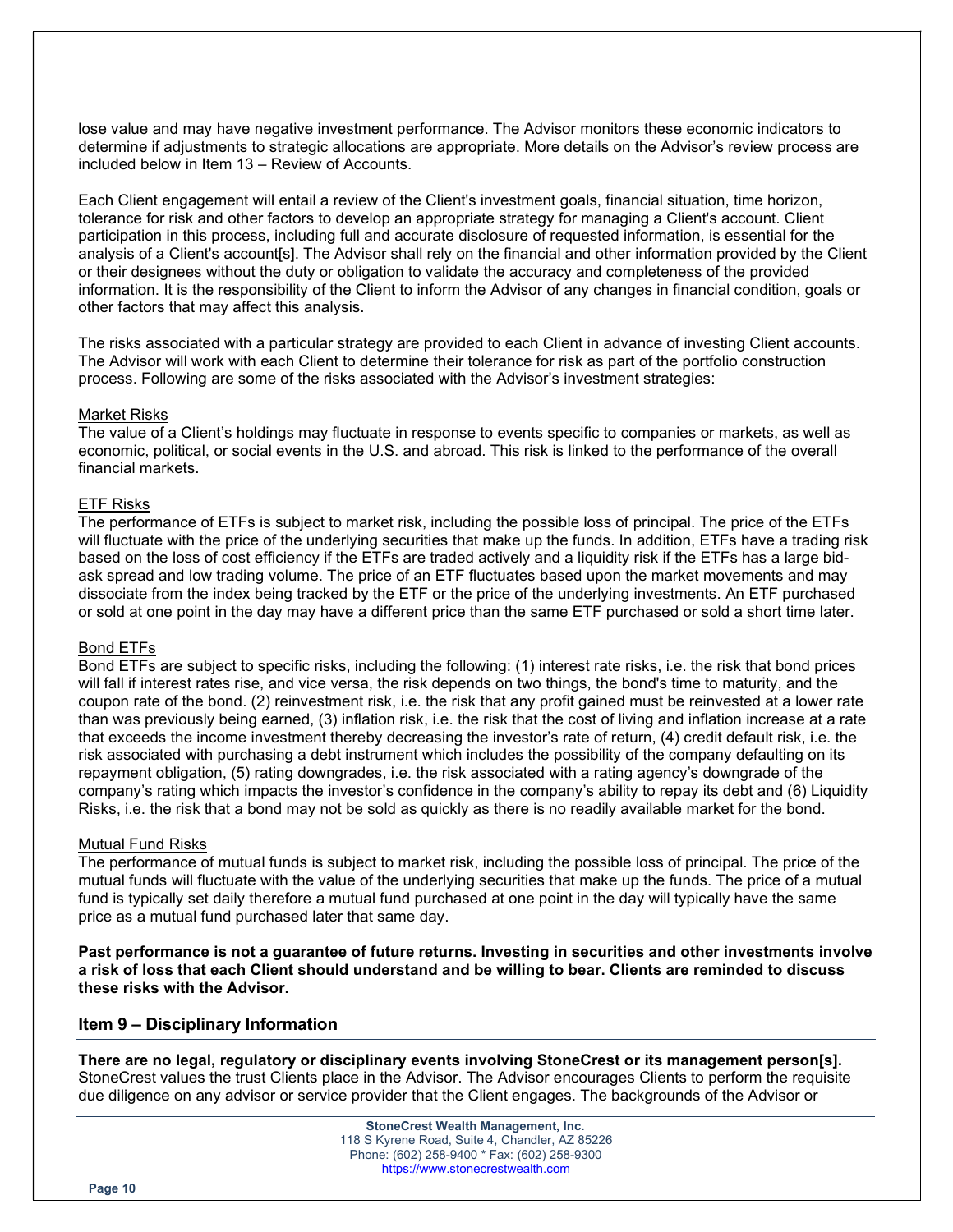Advisory Persons are available on the Investment Adviser Public Disclosure website at www.adviserinfo.sec.gov by searching with the Advisor's firm name or CRD# 311404.

# Item 10 – Other Financial Industry Activities and Affiliations

#### Broker-Dealer Affiliation

As noted in Item 5, Advisory Persons are also Registered Representatives of Kingswood. In one's separate capacity as a Registered Representative, an Advisory Person will receive commissions for the implementation of recommendations for commissionable transactions. Clients are not obligated to implement any recommendation provided by the Advisory Person. Neither the Advisor nor its Advisory Persons will earn ongoing investment advisory fees in connection with any services implemented in the Advisory Person's separate capacity as a Registered Representative.

#### Insurance Agency Affiliations

As noted in Item 5, Advisory Persons are also licensed insurance professionals. Implementations of insurance recommendations are separate and apart from one's role with StoneCrest Wealth Management. As an insurance professional, an Advisory Person may receive customary commissions and other related revenues from the various insurance companies whose products are sold. Advisory Persons are not required to offer the products of any particular insurance company. Commissions generated by insurance sales do not offset regular advisory fees. This may cause a conflict of interest in recommending certain products of the insurance companies. Clients are under no obligation to implement any recommendations made by an Advisory Person or the Advisor.

# Item 11 – Code of Ethics, Participation or Interest in Client Transactions and Personal Trading

# A. Code of Ethics

StoneCrest has implemented a Code of Ethics (the "Code") that defines the Advisor's fiduciary commitment to each Client. This Code applies to all persons associated with StoneCrest ("Supervised Persons"). The Code was developed to provide general ethical guidelines and specific instructions regarding the Advisor's duties to each Client. StoneCrest and its Supervised Persons owe a duty of loyalty, fairness and good faith towards each Client. It is the obligation of StoneCrest's Supervised Persons to adhere not only to the specific provisions of the Code, but also to the general principles that guide the Code. The Code covers a range of topics that address employee ethics and conflicts of interest. To request a copy of the Code, please contact the Advisor at (602) 258-9400 or via email at info@stonecrestwealth.com.

# B. Personal Trading with Material Interest

StoneCrest allows Supervised Persons to purchase or sell the same securities that may be recommended to and purchased on behalf of Clients. StoneCrest does not act as principal in any transactions. In addition, the Advisor does not act as the general partner of a fund, or advise an investment company. StoneCrest does not have a material interest in any securities traded in Client accounts.

# C. Personal Trading in Same Securities as Clients

StoneCrest allows Supervised Persons to purchase or sell the same securities that may be recommended to and purchased on behalf of Clients. Owning the same securities that are recommended (purchase or sell) to Clients presents a conflict of interest that, as fiduciaries, must be disclosed to Clients and mitigated through policies and procedures. As noted above, the Advisor has adopted the Code to address insider trading (material non-public information controls); gifts and entertainment; outside business activities and personal securities reporting. When trading for personal accounts, Supervised Persons have a conflict of interest if trading in the same securities. The fiduciary duty to act in the best interest of its Clients can be violated if personal trades are made with more advantageous terms than Client trades, or by trading based on material non-public information. This risk is mitigated by StoneCrest requiring reporting of personal securities trades by its Supervised Persons for review by the Chief Compliance Officer ("CCO") or delegate. The Advisor has also adopted written policies and procedures to detect the misuse of material, non-public information.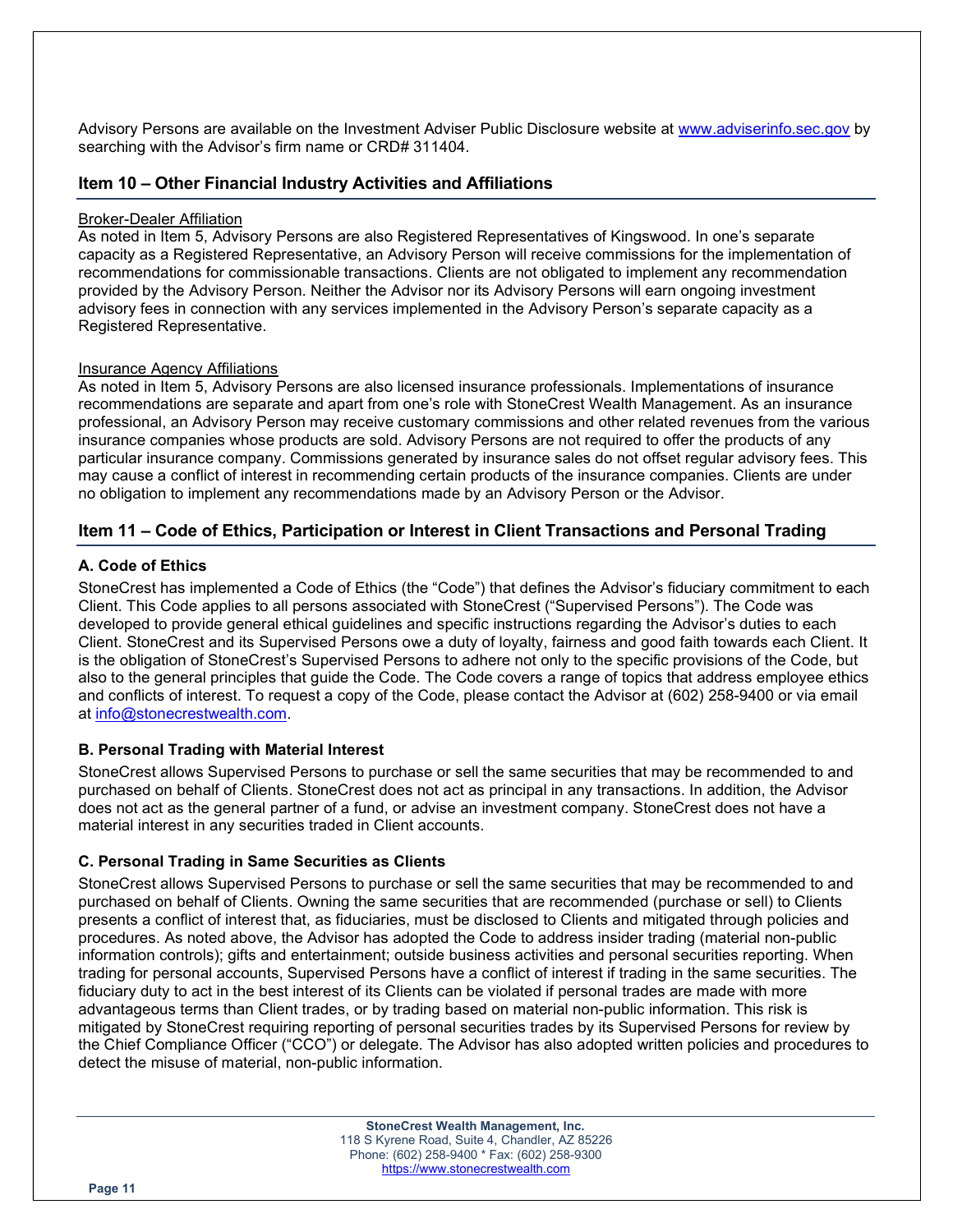# D. Personal Trading at Same Time as Client

While StoneCrest allows Supervised Persons to purchase or sell the same securities that may be recommended to and purchased on behalf of Clients, such trades are typically aggregated with Client orders or traded afterwards. At no time will StoneCrest, or any Supervised Person of StoneCrest, transact in any security to the detriment of any Client.

# Item 12 – Brokerage Practices

# A. Recommendation of Custodian[s]

StoneCrest does not have discretionary authority to select the broker-dealer/custodian for custody and execution services. The Client will engage the broker-dealer/custodian (herein the "Custodian") to safeguard Client assets and authorize StoneCrest to direct trades to the Custodian as agreed upon in the wealth management agreement. Further, StoneCrest does not have the discretionary authority to negotiate commissions on behalf of Clients on a trade-by-trade basis.

Where StoneCrest does not exercise discretion over the selection of the Custodian, it may recommend the Custodian to Clients for custody and execution services. Clients are not obligated to use the Custodian recommended by the Advisor and will not incur any extra fee or cost associated with using a custodian not recommended by StoneCrest. However, the Advisor may be limited in the services it can provide if the recommended Custodian is not engaged. StoneCrest may recommend the Custodian based on criteria such as, but not limited to, reasonableness of commissions charged to the Client, services made available to the Client, and its reputation and/or the location of the Custodian's offices. As Advisory Persons of StoneCrest are also Registered Representatives of Kingswood, the Advisor may be limited in using other broker-dealers/custodians as Kingswood must approve the use of any outside broker-dealer/custodian.

StoneCrest Wealth Management will generally recommend that Clients establish their account[s] at Raymond James Financial, Inc. ("Raymond James"). Raymond James is a FINRA-registered broker-dealer and member SIPC Raymond James will serve as the Client's "qualified custodian". StoneCrest Wealth Management maintains an institutional relationship with Raymond James, whereby the Advisor receives economic benefits. Please see Item 14 below.

Following are additional details regarding the brokerage practices of the Advisor:

1. Soft Dollars - Soft dollars are revenue programs offered by broker-dealers/custodians whereby an advisor enters into an agreement to place security trades with a broker-dealer/custodian in exchange for research and other services. StoneCrest does not participate in soft dollar programs sponsored or offered by any brokerdealer/custodian. However, the Advisor receives certain economic benefits from Raymond James. Please see Item 14 below.

2. Brokerage Referrals - StoneCrest does not receive any compensation from any third party in connection with the recommendation for establishing an account.

3. Directed Brokerage - All Clients are serviced on a "directed brokerage basis", where StoneCrest will place trades within the established account[s] at the Custodian designated by the Client. Further, all Client accounts are traded within their respective account[s]. The Advisor will not engage in any principal transactions (i.e., trade of any security from or to the Advisor's own account) or cross transactions with other Client accounts (i.e., purchase of a security into one Client account from another Client's account[s]). StoneCrest will not be obligated to select competitive bids on securities transactions and does not have an obligation to seek the lowest available transaction costs. These costs are determined by the Custodian.

# B. Aggregating and Allocating Trades

The primary objective in placing orders for the purchase and sale of securities for Client accounts is to obtain the most favorable net results taking into account such factors as 1) price, 2) size of the order, 3) difficulty of execution, 4) confidentiality and 5) skill required of the Custodian. StoneCrest will execute its transactions through the

Page 12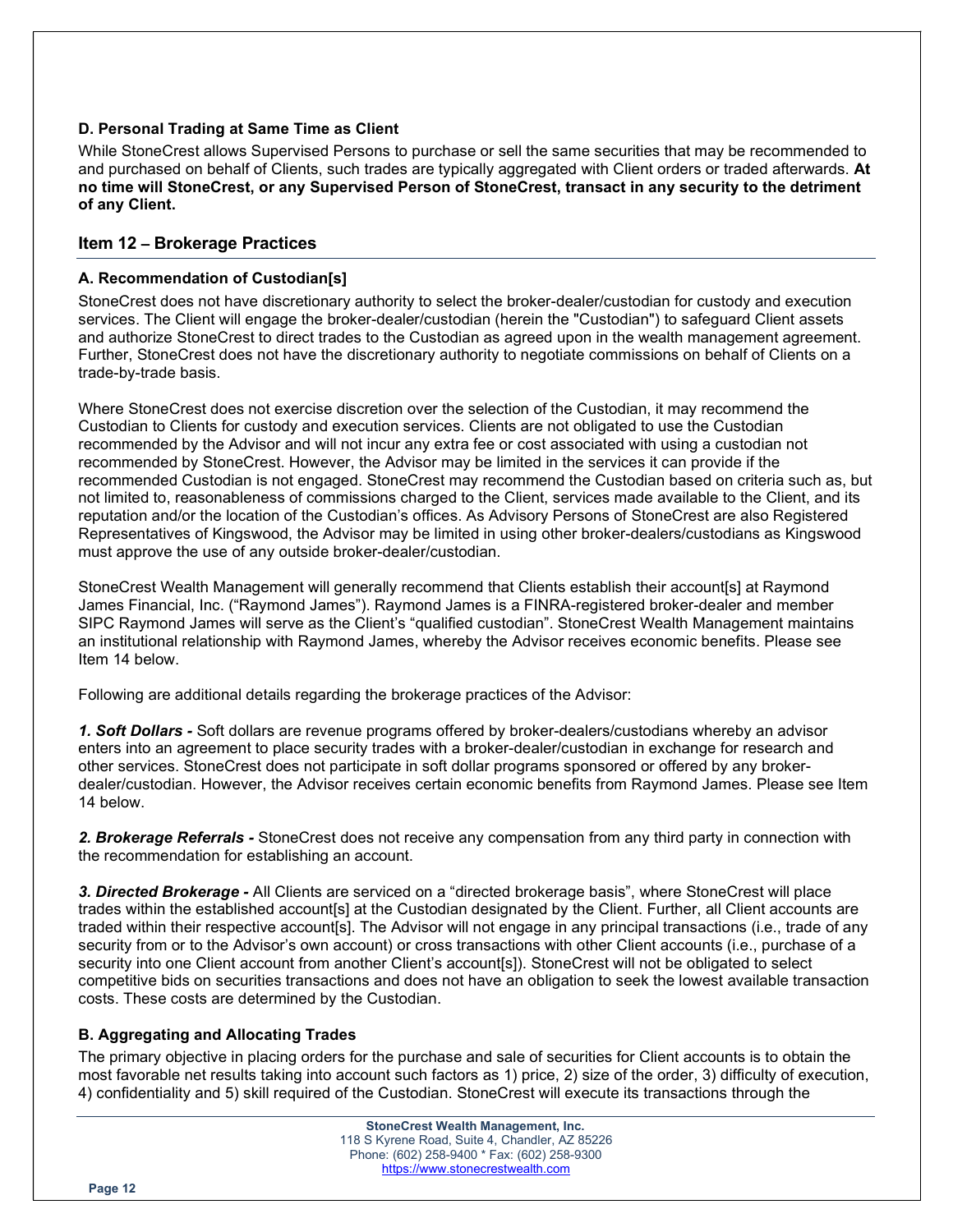Custodian as authorized by the Client. StoneCrest may aggregate orders in a block trade or trades when securities are purchased or sold through the Custodian for multiple (discretionary) accounts in the same trading day. If a block trade cannot be executed in full at the same price or time, the securities actually purchased or sold by the close of each business day must be allocated in a manner that is consistent with the initial pre-allocation or other written statement. This must be done in a way that does not consistently advantage or disadvantage any particular Clients' accounts.

# Item 13 – Review of Accounts

#### A. Frequency of Reviews

Securities in Client accounts are monitored on a regular and continuous basis by Advisory Persons of the Advisor and periodically by the CCO. Formal reviews are generally conducted at least annually or more frequently depending on the needs of the Client.

#### B. Causes for Reviews

In addition to the investment monitoring noted in Item 13.A., each Client account shall be reviewed at least annually. Reviews may be conducted more frequently at the Client's request. Accounts may be reviewed as a result of major changes in economic conditions, known changes in the Client's financial situation, and/or large deposits or withdrawals in the Client's account[s]. The Client is encouraged to notify StoneCrest if changes occur in the Client's personal financial situation that might adversely affect the Client's investment plan. Additional reviews may be triggered by material market, economic or political events.

#### C. Review Reports

The Client will receive brokerage statements no less than quarterly from the Custodian. These brokerage statements are sent directly from the Custodian to the Client. The Client may also establish electronic access to the Custodian's website so that the Client may view these reports and their account activity. Client brokerage statements will include all positions, transactions and fees relating to the Client's account[s]. The Advisor may also provide Clients with periodic reports regarding their holdings, allocations, and performance.

# Item 14 – Client Referrals and Other Compensation

#### A. Compensation Received by StoneCrest

StoneCrest is a fee-based advisory firm, that is compensated solely by its Clients and not from any investment product. StoneCrest does not receive commissions or other compensation from product sponsors, broker-dealers or any un-related third party. StoneCrest may refer Clients to various unaffiliated, non-advisory professionals (e.g. attorneys, accountants, estate planners) to provide certain financial services necessary to meet the goals of its Clients. Likewise, StoneCrest may receive non-compensated referrals of new Clients from various third-parties.

#### Participation in Institutional Advisor Platform (Raymond James)

StoneCrest has established an institutional relationship with Raymond James to assist the Advisor in managing Client account[s]. The Advisor contracts with Raymond James to receive custody, brokerage, software and related support. Raymond James may provide additional resources and support in connection with this relationship.

#### B. Client Referrals from Solicitors

StoneCrest does not engage paid solicitors for Client referrals.

# Item 15 – Custody

StoneCrest does not accept or maintain custody of any Client accounts, except for the authorized deduction of the Advisor's fees. All Clients must place their assets with a "qualified custodian". Clients are required to engage the Custodian to retain their funds and securities and direct StoneCrest to utilize that Custodian for the Client's security transactions. Clients should review statements provided by the Custodian and compare to any reports provided by StoneCrest to ensure accuracy, as the Custodian does not perform this review. For more information about custodians and brokerage practices, see Item 12 – Brokerage Practices.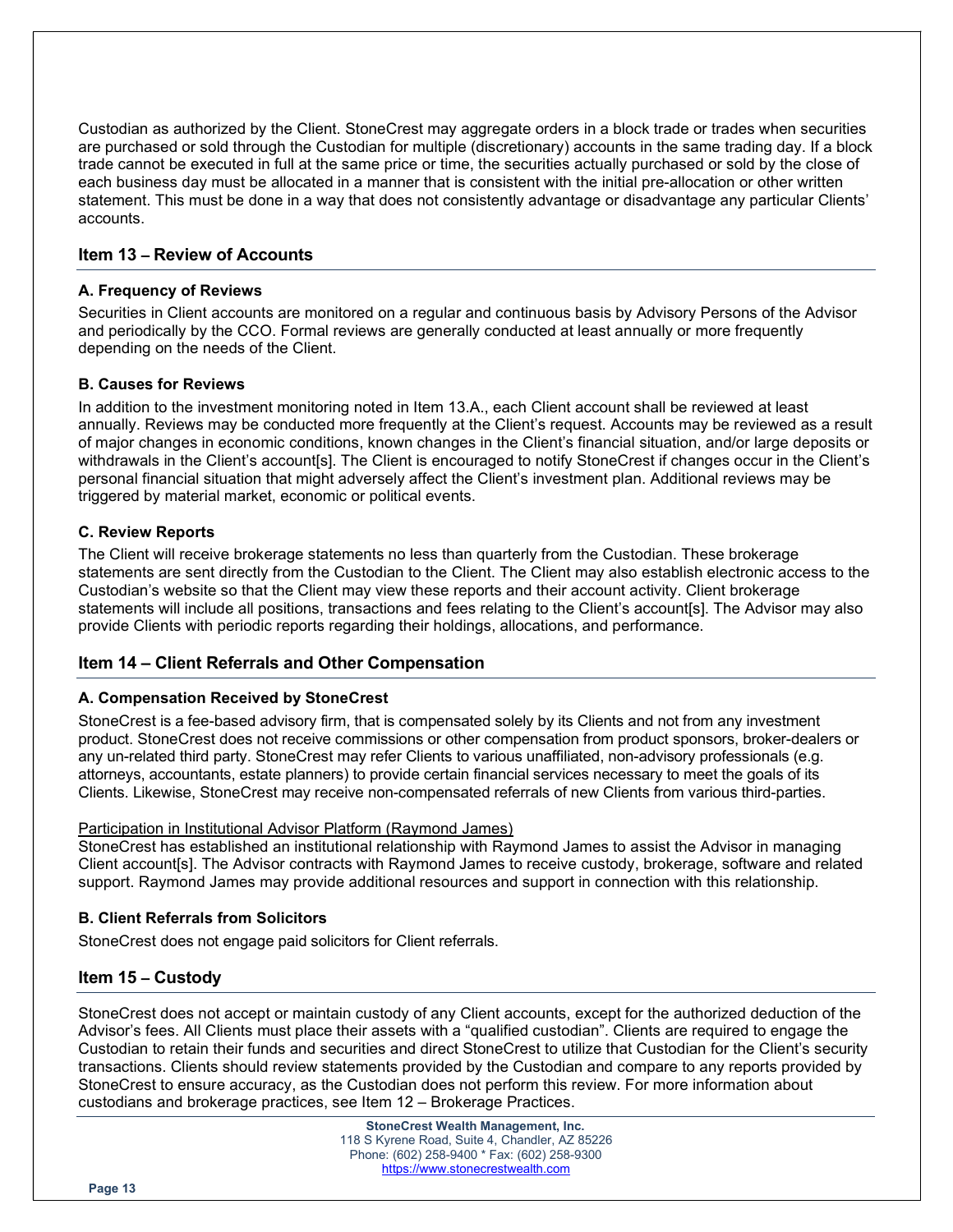If the Client gives the Advisor authority to move money from one account to another account, the Advisor may have custody of those assets. In order to avoid additional regulatory requirements, the Custodian and the Advisor have adopted safeguards to ensure that the money movements are completed in accordance with the Client's instructions.

# Item 16 – Investment Discretion

StoneCrest generally has discretion over the selection and amount of securities to be bought or sold in Client accounts without obtaining prior consent or approval from the Client. However, these purchases or sales may be subject to specified investment objectives, guidelines, or limitations previously set forth by the Client and agreed to by StoneCrest. Discretionary authority will only be authorized upon full disclosure to the Client. The granting of such authority will be evidenced by the Client's execution of a wealth management agreement containing all applicable limitations to such authority. All discretionary trades made by StoneCrest will be in accordance with each Client's investment objectives and goals.

# Item 17 – Voting Client Securities

StoneCrest does not accept proxy-voting responsibility for any Client. Clients will receive proxy statements directly from the Custodian. The Advisor will assist in answering questions relating to proxies, however, the Client retains the sole responsibility for proxy decisions and voting.

# Item 18 – Financial Information

Neither StoneCrest, nor its management, have any adverse financial situations that would reasonably impair the ability of StoneCrest to meet all obligations to its Clients. Neither StoneCrest, nor any of its Advisory Persons, have been subject to a bankruptcy or financial compromise. StoneCrest is not required to deliver a balance sheet along with this Disclosure Brochure as the Advisor does not collect advance fees of \$1,200 or more for services to be performed six months or more in the future.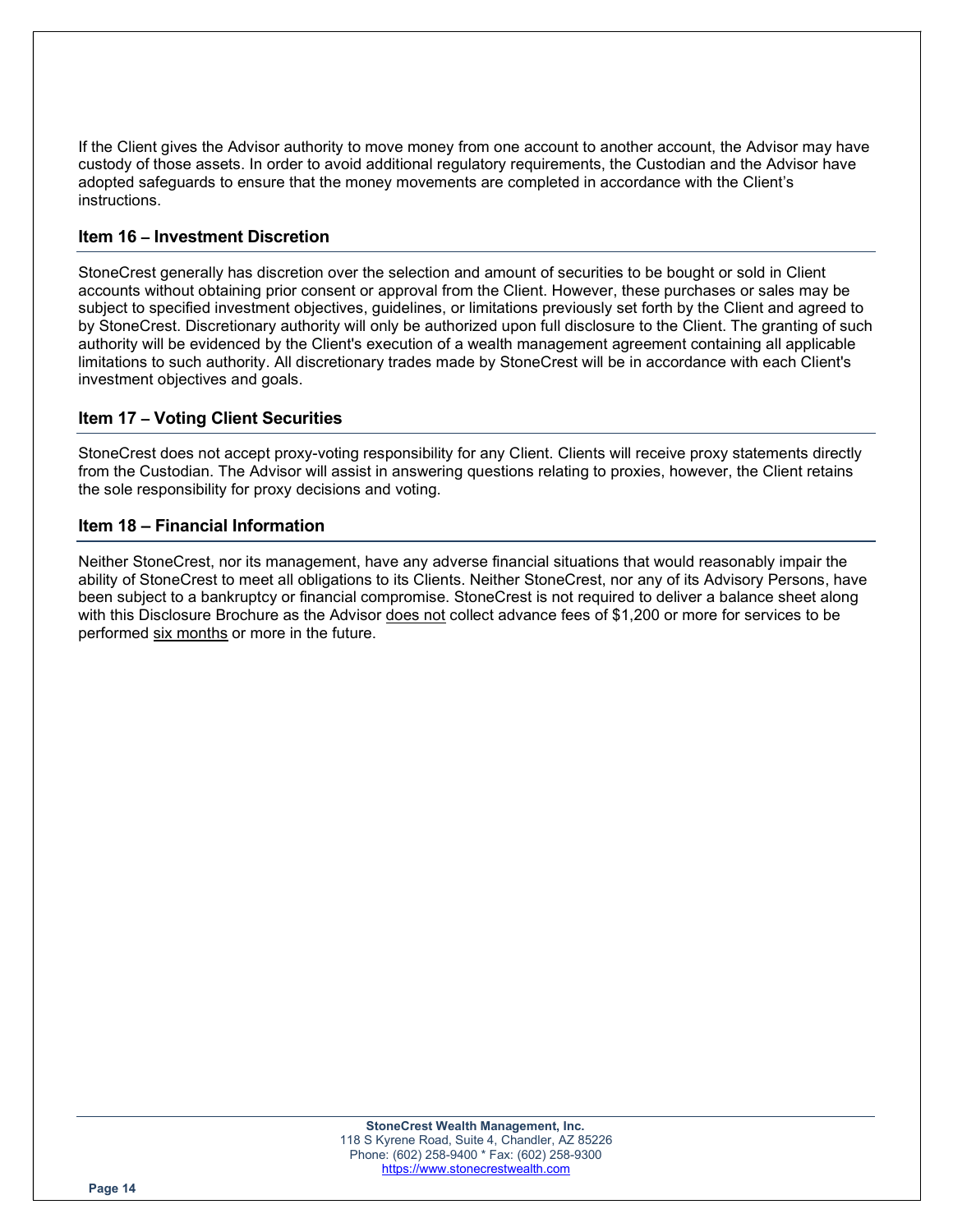

Form ADV Part 2B – Brochure Supplement

for

# Keith C. Mahan, CFP® , AIF® President, Managing Principal, and Chief Compliance Officer

# Effective: March 15, 2022

This Form ADV 2B ("Brochure Supplement") provides information about the background and qualifications of Keith C. Mahan (CRD# 2293433) in addition to the information contained in the StoneCrest Wealth Management, Inc. ("StoneCrest" or the "Advisor", CRD# 311404) Disclosure Brochure. If you have not received a copy of the Disclosure Brochure or if you have any questions about the contents of the StoneCrest Disclosure Brochure or this Brochure Supplement, please contact us at (602) 258-9400 or by email at info@stonecrestwealth.com.

Additional information about Mr. Mahan is available on the SEC's Investment Adviser Public Disclosure website at www.adviserinfo.sec.gov by searching with his full name or his Individual CRD# 2293433.

> StoneCrest Wealth Management, Inc. 118 S Kyrene Road, Suite 4, Chandler, AZ 85226 Phone: (602) 258-9400 \* Fax: (602) 258-9300 https://www.stonecrestwealth.com

Page 15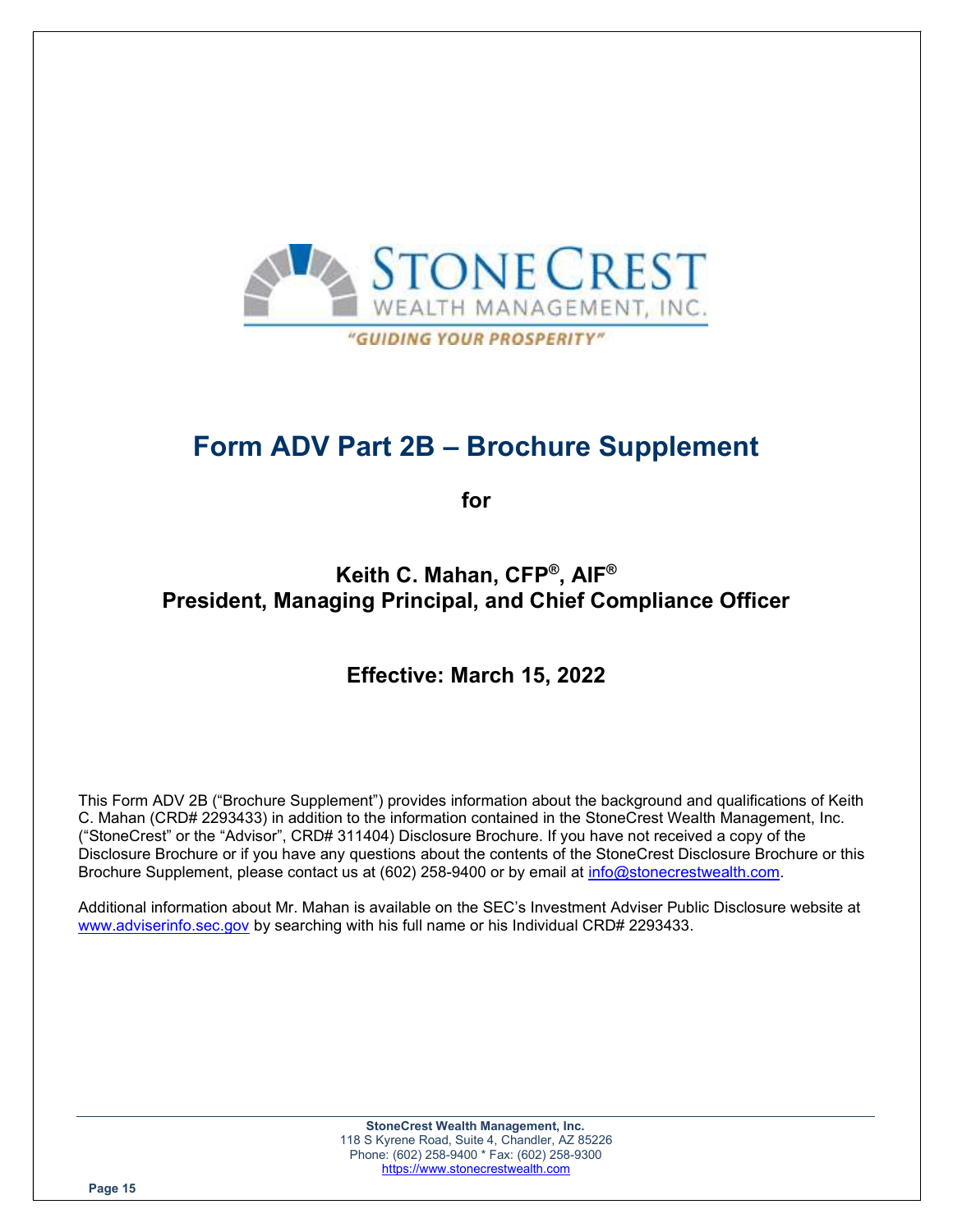# Item 2 – Educational Background and Business Experience

Keith C. Mahan, born in 1967, is dedicated to advising Clients of StoneCrest as its President, Managing Principal, and Chief Compliance Officer. Mr. Mahan earned a B.S. in Finance from Arizona State University in 1990. Additional information regarding Mr. Mahan's employment history is included below.

#### Employment History:

| President, Managing Principal, and Chief Compliance Officer, StoneCrest Wealth<br>Management, Inc. | 12/2020 to Present |
|----------------------------------------------------------------------------------------------------|--------------------|
| Registered Representative, Kingswood Capital Partners, LLC                                         | 12/2020 to Present |
| Wealth Advisor, Capital Analysts                                                                   | 12/2017 to 12/2020 |
| Financial Advisor, Lincoln Investment                                                              | 06/2012 to 12/2020 |
| Financial Advisor, Capital Analysts, Inc.                                                          | 11/1992 to 06/2012 |

# CERTIFIED FINANCIAL PLANNER™ ("CFP®")

The CERTIFIED FINANCIAL PLANNER™, CFP®, and federally registered CFP® (with flame design) marks (collectively, the "CFP® marks") are professional certification marks granted in the United States by CERTIFIED FINANCIAL PLANNER™ Board of Standards, Inc. ("CFP Board").

The CFP® certification is a voluntary certification; no federal or state law or regulation requires financial planners to hold CFP® certification. It is recognized in the United States and a number of other countries for its (1) high standard of professional education; (2) stringent code of conduct and standards of practice; and (3) ethical requirements that govern professional engagements with clients. Currently, more than 87,000 individuals have obtained CFP® certification in the United States.

To attain the right to use the CFP® marks, an individual must satisfactorily fulfill the following requirements:

- Education Complete an advanced college-level course of study addressing the financial planning subject areas that CFP Board's studies have determined as necessary for the competent and professional delivery of financial planning services, and attain a Bachelor's Degree from a regionally accredited United States college or university (or its equivalent from a foreign university). CFP Board's financial planning subject areas include insurance planning and risk management, employee benefits planning, investment planning, income tax planning, retirement planning, and estate planning;
- Examination Pass the comprehensive  $CFP^{\circ}$  Certification Examination. The examination includes case studies and client scenarios designed to test one's ability to correctly diagnose financial planning issues and apply one's knowledge of financial planning to real-world circumstances;
- Experience Complete at least three years of full-time financial planning-related experience (or the equivalent, measured as 2,000 hours per year); and
- Ethics Agree to be bound by CFP Board's Standards of Professional Conduct, a set of documents outlining the ethical and practice standards for CFP® professionals.

Individuals who become certified must complete the following ongoing education and ethics requirements in order to maintain the right to continue to use the CFP® marks:

- Continuing Education Complete 30 hours of continuing education hours every two years, including two hours on the Code of Ethics and other parts of the Standards of Professional Conduct, to maintain competence and keep up with developments in the financial planning field; and
- Ethics Renew an agreement to be bound by the Standards of Professional Conduct. The Standards prominently require that CFP® professionals provide financial planning services at a fiduciary standard of care. This means CFP® professionals must provide financial planning services in the best interests of their clients.

CFP® professionals who fail to comply with the above standards and requirements may be subject to CFP Board's enforcement process, which could result in suspension or permanent revocation of their CFP®.

# Accredited Investment Fiduciary<sup>™</sup> ("AIF<sup>®"</sup>)

The AIF® mark is held by the Center for Fiduciary Studies, LLC, a Fiduciary360 (fi360) company.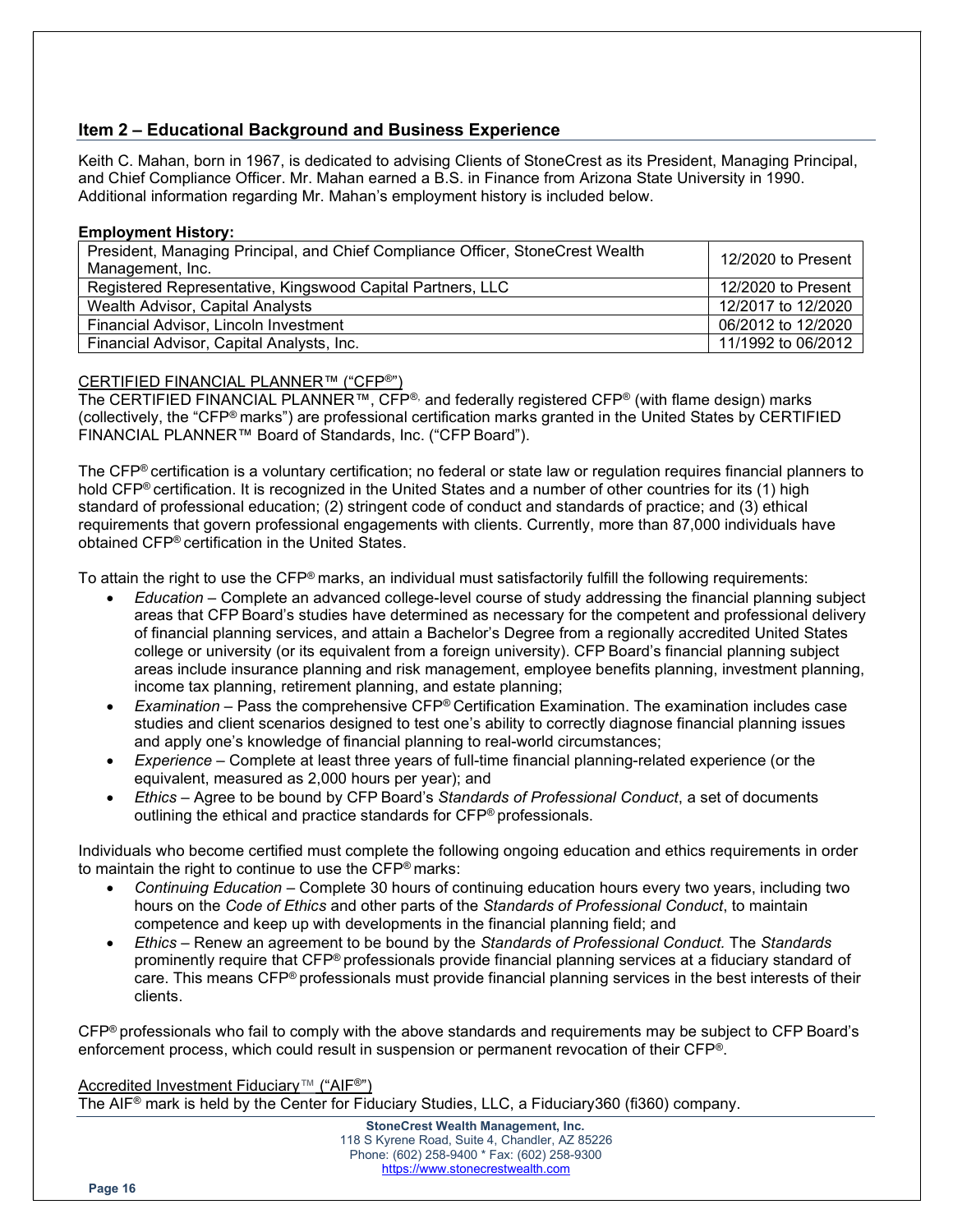The professional designations awarded by fi360 demonstrate the focus on all the components of a comprehensive investment process, related fiduciary standards of care, and commitment to excellence. AIF® designees undergo an initial training program, annual continuing education, and pledge to abide by the designation's code of ethics.

Since October 2002, the Accredited Investment Fiduciary™ (AIF®) designation has been the mark of commitment to a standard of fiduciary investment excellence. Those who earn the AIF® mark successfully complete a specialized program on investment fiduciary standards of care and subsequently passed a comprehensive examination. AIF® designees demonstrate a thorough understanding of fi360's Prudent Practices for investment advisors and stewards.

# Item 3 – Disciplinary Information

There are no legal, civil or disciplinary events to disclose regarding Mr. Mahan. Mr. Mahan has never been involved in any regulatory, civil or criminal action. There have been no client complaints, lawsuits, arbitration claims or administrative proceedings against Mr. Mahan.

Securities laws require an advisor to disclose any instances where the advisor or its advisory persons have been found liable in a legal, regulatory, civil or arbitration matter that alleges violation of securities and other statutes; fraud; false statements or omissions; theft, embezzlement or wrongful taking of property; bribery, forgery, counterfeiting, or extortion; and/or dishonest, unfair or unethical practices. As previously noted, there are no legal, civil or disciplinary events to disclose regarding Mr. Mahan.

However, we do encourage you to independently view the background of Mr. Mahan on the Investment Adviser Public Disclosure website at www.adviserinfo.sec.gov by searching with his full name or his Individual CRD# 2293433.

# Item 4 – Other Business Activities

#### Broker-Dealer Affiliation

Mr. Mahan is also a Registered Representative of Kingswood Capital Partners, LLC ("Kingswood"). Kingswood is a registered broker-dealer (CRD# 288898), member FINRA, SIPC. In Mr. Mahan's separate capacity as a Registered Representative, Mr. Mahan will receive commissions for the implementation of recommendations for commissionable transactions. Clients are not obligated to implement any recommendation provided by Mr. Mahan. Neither the Advisor nor Mr. Mahan will earn ongoing investment advisory fees in connection with any products or services implemented in Mr. Mahan's separate capacity as a Registered Representative. Mr. Mahan spends approximately 10% of his time per month in his role as a Registered Representative of Kingswood.

#### Insurance Agency Affiliations

Mr. Mahan is also a licensed insurance professional. Implementations of insurance recommendations are separate and apart from Mr. Mahan's role with StoneCrest. As an insurance professional, Mr. Mahan will receive customary commissions and other related revenues from the various insurance companies whose products are sold. Mr. Mahan is not required to offer the products of any particular insurance company. Commissions generated by insurance sales do not offset regular advisory fees. This practice presents a conflict of interest in recommending certain products of the insurance companies. Clients are under no obligation to implement any recommendations made by Mr. Mahan or the Advisor. Mr. Mahan spends less than 10% of his time per month in this capacity.

# Item 5 – Additional Compensation

Mr. Mahan has additional business activities where compensation is received that are detailed in Item 4 above.

# Item 6 – Supervision

Mr. Mahan serves as the President, Managing Principal, and Chief Compliance Officer of StoneCrest. Mr. Mahan can be reached at (602) 258-9400.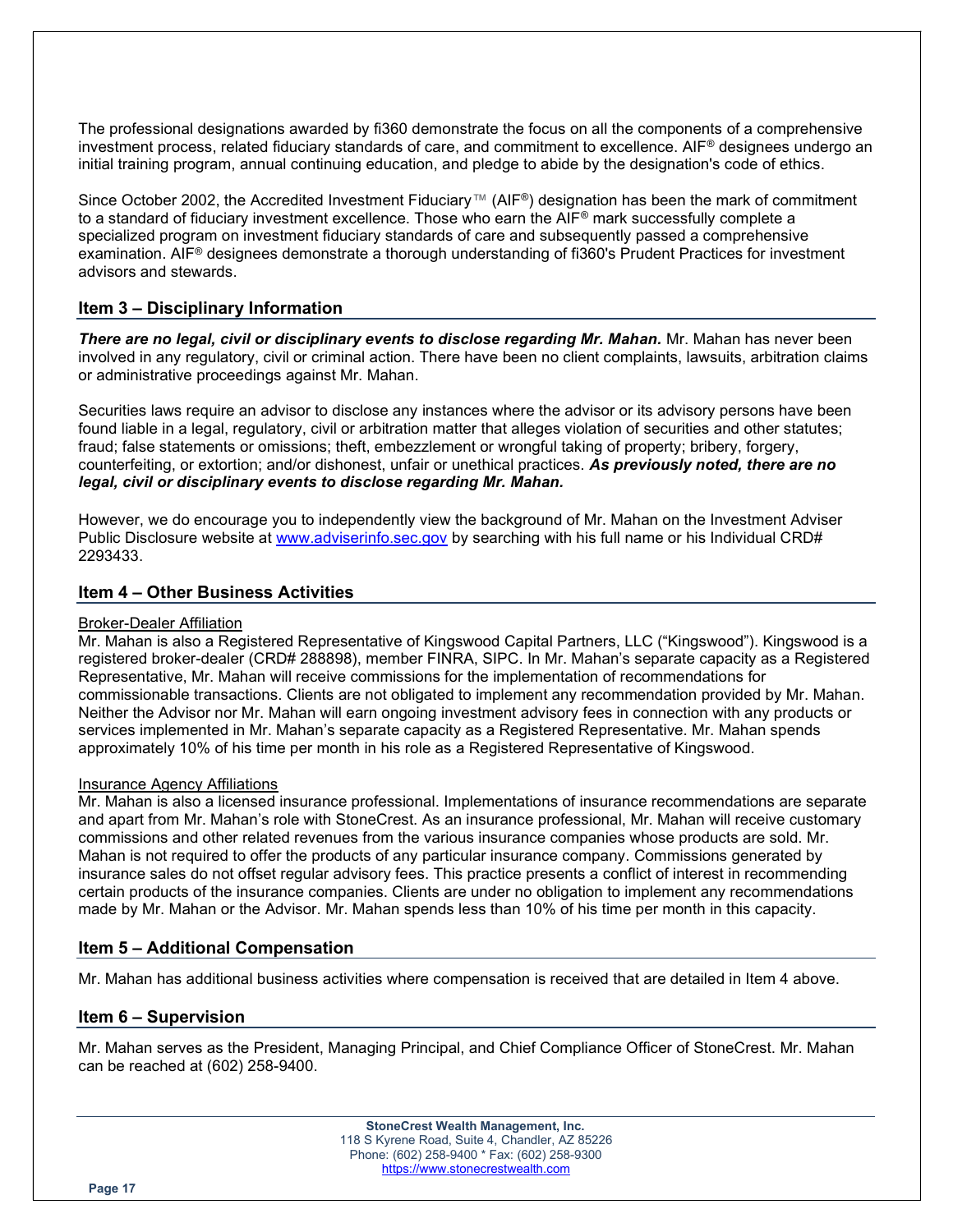StoneCrest has implemented a Code of Ethics, an internal compliance document that guides each Supervised Person in meeting their fiduciary obligations to Clients of StoneCrest. Further, StoneCrest is subject to regulatory oversight by various agencies. These agencies require registration by StoneCrest and its Supervised Persons. As a registered entity, StoneCrest is subject to examinations by regulators, which may be announced or unannounced. StoneCrest is required to periodically update the information provided to these agencies and to provide various reports regarding the business activities and assets of the Advisor.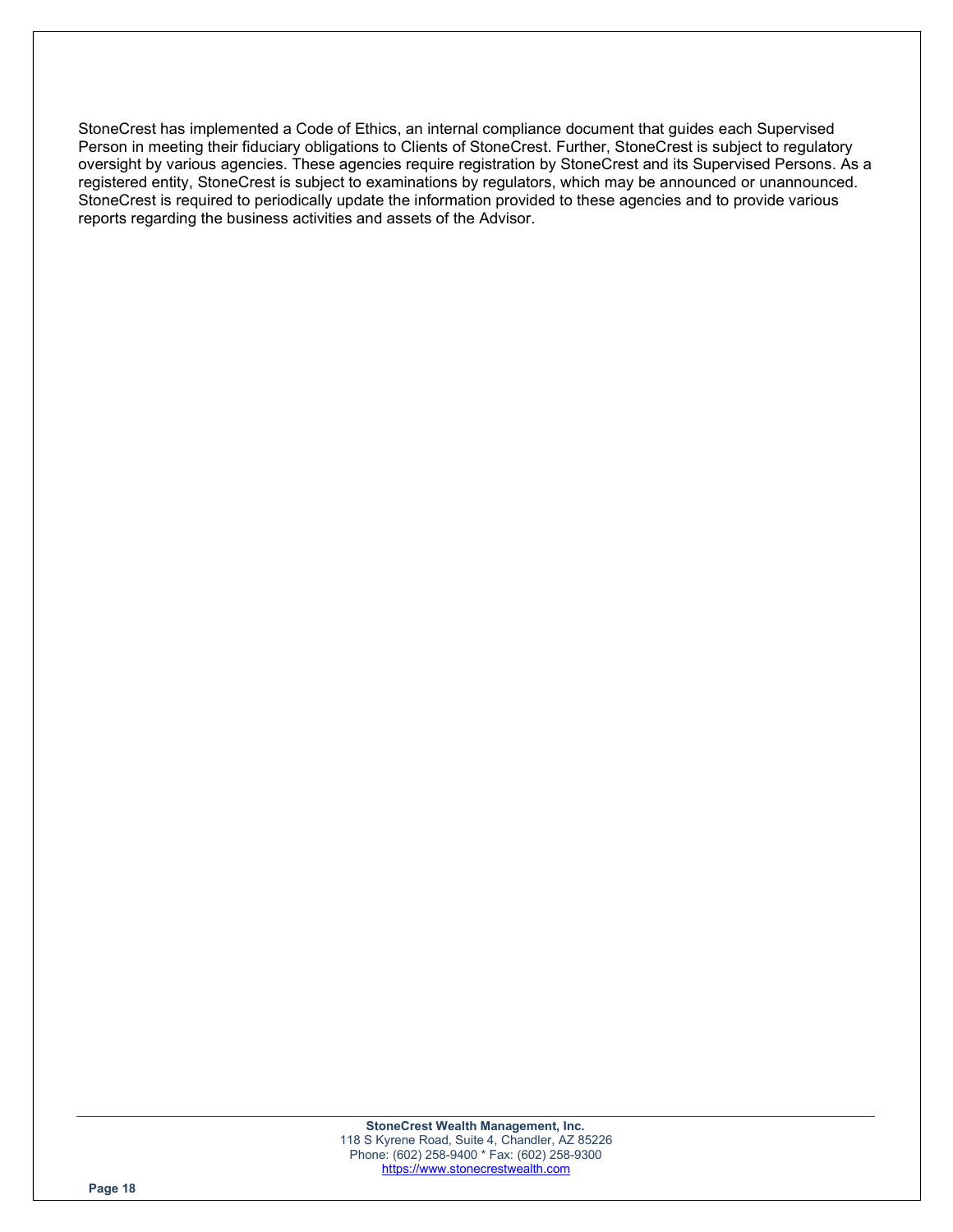

# Form ADV Part 2B – Brochure Supplement

for

Brian D. Wiscombe, CFP® , AIF® Wealth Manager

# Effective: March 15, 2022

This Form ADV 2B ("Brochure Supplement") provides information about the background and qualifications of Brian D. Wiscombe (CRD# 6278608) in addition to the information contained in the StoneCrest Wealth Management, Inc. ("StoneCrest" or the "Advisor", CRD# 311404) Disclosure Brochure. If you have not received a copy of the Disclosure Brochure or if you have any questions about the contents of the StoneCrest Disclosure Brochure or this Brochure Supplement, please contact us at (602) 258-9400 or by email at info@stonecrestwealth.com.

Additional information about Mr. Wiscombe is available on the SEC's Investment Adviser Public Disclosure website at www.adviserinfo.sec.gov by searching with his full name or his Individual CRD# 6278608.

> StoneCrest Wealth Management, Inc. 118 S Kyrene Road, Suite 4, Chandler, AZ 85226 Phone: (602) 258-9400 \* Fax: (602) 258-9300 https://www.stonecrestwealth.com

Page 19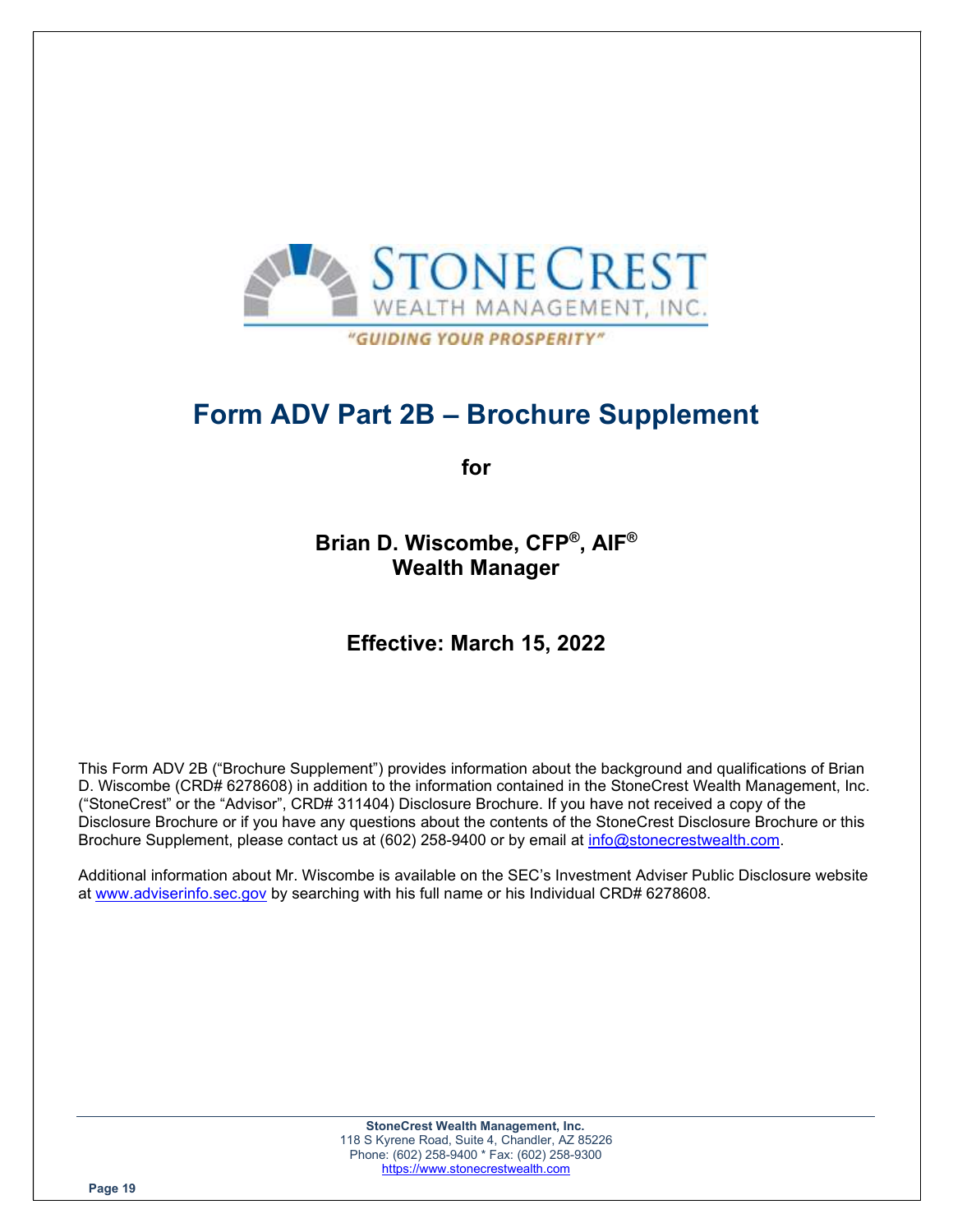# Item 2 – Educational Background and Business Experience

Brian D. Wiscombe, born in 1979, is dedicated to advising Clients of StoneCrest as a Wealth Manager. Mr. Wiscombe earned a Bachelors in Business Communication from Arizona State University in 2004. Additional information regarding Mr. Wiscombe's employment history is included below.

#### Employment History:

| Wealth Manager, StoneCrest Wealth Management, Inc.                 | 12/2020 to Present |
|--------------------------------------------------------------------|--------------------|
| Registered Representative, Kingswood Capital Partners, LLC         | 12/2020 to Present |
| Wealth Manager, Capital Analysts                                   | 01/2018 to 12/2020 |
| Registered Representative, Lincoln Investment                      | 01/2018 to 12/2020 |
| Financial Advisor, Edward Jones                                    | 12/2013 to 01/2018 |
| Realtor/Investor, Geneva Financial LLC                             | 02/2008 to 02/2014 |
| Co Founder, The VIP Military                                       | 2013 to 2014       |
| Officer in Charge of Financial Operations, United States Air Force | 06/2001 to 08/2013 |

# CERTIFIED FINANCIAL PLANNER™ ("CFP®")

The CERTIFIED FINANCIAL PLANNER™, CFP®, and federally registered CFP® (with flame design) marks (collectively, the "CFP® marks") are professional certification marks granted in the United States by CERTIFIED FINANCIAL PLANNER™ Board of Standards, Inc. ("CFP Board").

The CFP® certification is a voluntary certification; no federal or state law or regulation requires financial planners to hold CFP® certification. It is recognized in the United States and a number of other countries for its (1) high standard of professional education; (2) stringent code of conduct and standards of practice; and (3) ethical requirements that govern professional engagements with clients. Currently, more than 87,000 individuals have obtained CFP® certification in the United States.

To attain the right to use the CFP® marks, an individual must satisfactorily fulfill the following requirements:

- Education Complete an advanced college-level course of study addressing the financial planning subject areas that CFP Board's studies have determined as necessary for the competent and professional delivery of financial planning services, and attain a Bachelor's Degree from a regionally accredited United States college or university (or its equivalent from a foreign university). CFP Board's financial planning subject areas include insurance planning and risk management, employee benefits planning, investment planning, income tax planning, retirement planning, and estate planning;
- Examination Pass the comprehensive  $CFP^{\circ}$  Certification Examination. The examination includes case studies and client scenarios designed to test one's ability to correctly diagnose financial planning issues and apply one's knowledge of financial planning to real-world circumstances;
- Experience Complete at least three years of full-time financial planning-related experience (or the equivalent, measured as 2,000 hours per year); and
- Ethics Agree to be bound by CFP Board's Standards of Professional Conduct, a set of documents outlining the ethical and practice standards for CFP® professionals.

Individuals who become certified must complete the following ongoing education and ethics requirements in order to maintain the right to continue to use the CFP® marks:

- Continuing Education Complete 30 hours of continuing education hours every two years, including two hours on the Code of Ethics and other parts of the Standards of Professional Conduct, to maintain competence and keep up with developments in the financial planning field; and
- Ethics Renew an agreement to be bound by the Standards of Professional Conduct. The Standards prominently require that CFP® professionals provide financial planning services at a fiduciary standard of care. This means CFP® professionals must provide financial planning services in the best interests of their clients.

CFP® professionals who fail to comply with the above standards and requirements may be subject to CFP Board's enforcement process, which could result in suspension or permanent revocation of their CFP®.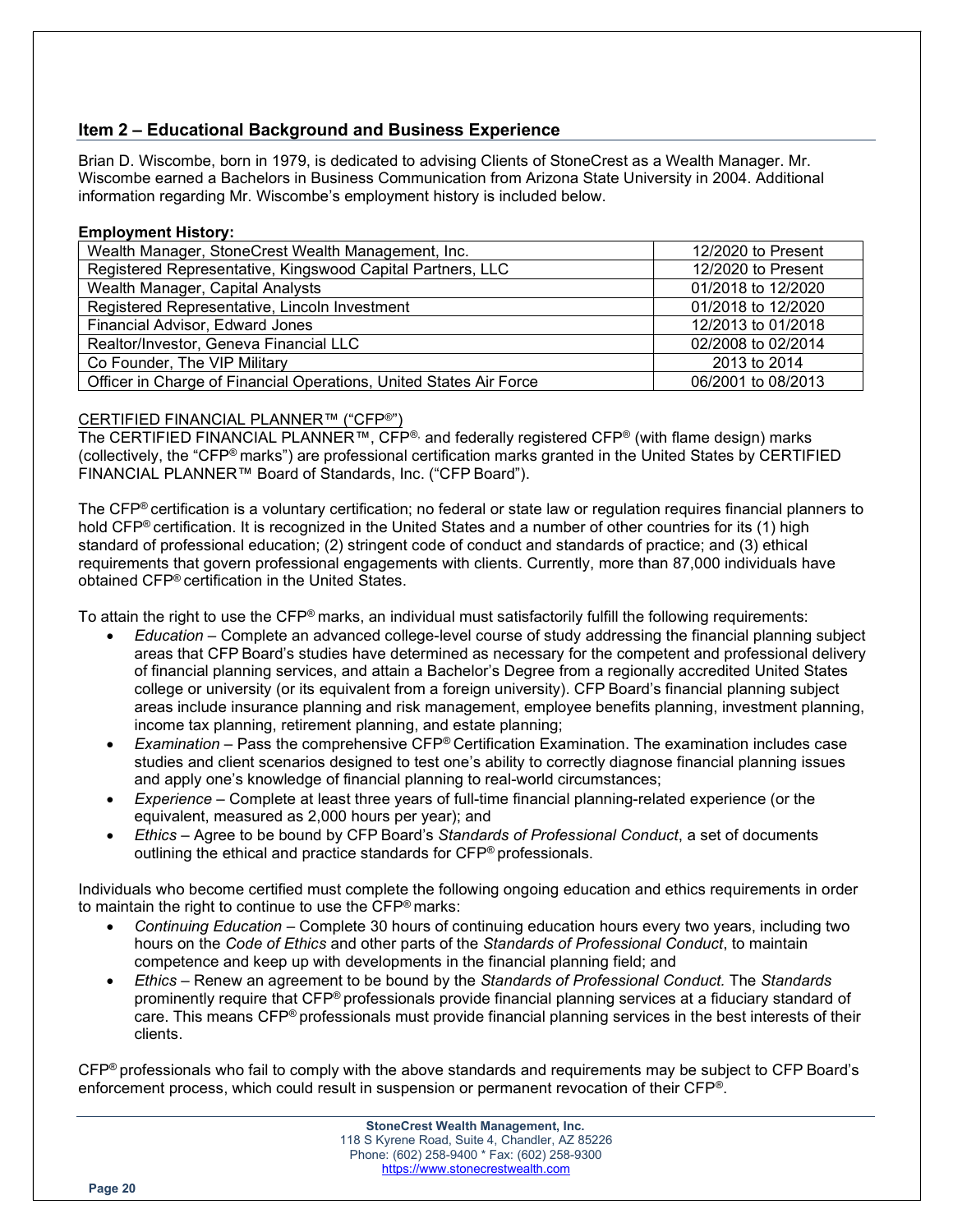# Accredited Investment Fiduciary™ ("AIF®")

The AIF® mark is held by the Center for Fiduciary Studies, LLC, a Fiduciary360 (fi360) company. The professional designations awarded by fi360 demonstrate the focus on all the components of a comprehensive investment process, related fiduciary standards of care, and commitment to excellence. AIF® designees undergo an initial training program, annual continuing education, and pledge to abide by the designation's code of ethics.

Since October 2002, the Accredited Investment Fiduciary™ (AIF®) designation has been the mark of commitment to a standard of fiduciary investment excellence. Those who earn the AIF® mark successfully complete a specialized program on investment fiduciary standards of care and subsequently passed a comprehensive examination. AIF® designees demonstrate a thorough understanding of fi360's Prudent Practices for investment advisors and stewards.

# Item 3 – Disciplinary Information

There are no legal, civil or disciplinary events to disclose regarding Mr. Wiscombe. Mr. Wiscombe has never been involved in any regulatory, civil or criminal action. There have been no client complaints, lawsuits, arbitration claims or administrative proceedings against Mr. Wiscombe.

Securities laws require an advisor to disclose any instances where the advisor or its advisory persons have been found liable in a legal, regulatory, civil or arbitration matter that alleges violation of securities and other statutes; fraud; false statements or omissions; theft, embezzlement or wrongful taking of property; bribery, forgery, counterfeiting, or extortion; and/or dishonest, unfair or unethical practices. As previously noted, there are no legal, civil or disciplinary events to disclose regarding Mr. Wiscombe.

However, we do encourage you to independently view the background of Mr. Wiscombe on the Investment Adviser Public Disclosure website at www.adviserinfo.sec.gov by searching with his full name or his Individual CRD# 6278608.

# Item 4 – Other Business Activities

#### Broker-Dealer Affiliation

Mr. Wiscombe is also a Registered Representative of Kingswood Capital Partners, LLC ("Kingswood"). Kingswood is a registered broker-dealer (CRD# 288898), member FINRA, SIPC. In Mr. Wiscombe's separate capacity as a Registered Representative, Mr. Wiscombe will receive commissions for the implementation of recommendations for commissionable transactions. Clients are not obligated to implement any recommendation provided by Mr. Wiscombe. Neither the Advisor nor Mr. Wiscombe will earn ongoing investment advisory fees in connection with any products or services implemented in Mr. Wiscombe's separate capacity as a Registered Representative. Mr. Wiscombe spends approximately 10% of his time per month in his role as a Registered Representative of Kingswood.

#### Insurance Agency Affiliations

Mr. Wiscombe is also a licensed insurance professional. Implementations of insurance recommendations are separate and apart from Mr. Wiscombe's role with StoneCrest. As an insurance professional, Mr. Wiscombe will receive customary commissions and other related revenues from the various insurance companies whose products are sold. Mr. Wiscombe is not required to offer the products of any particular insurance company. Commissions generated by insurance sales do not offset regular advisory fees. This practice presents a conflict of interest in recommending certain products of the insurance companies. Clients are under no obligation to implement any recommendations made by Mr. Wiscombe or the Advisor. Mr. Wiscombe spends approximately less than 10% of his time per month in this capacity.

# Item 5 – Additional Compensation

Mr. Wiscombe has additional business activities where compensation is received that are detailed in Item 4 above.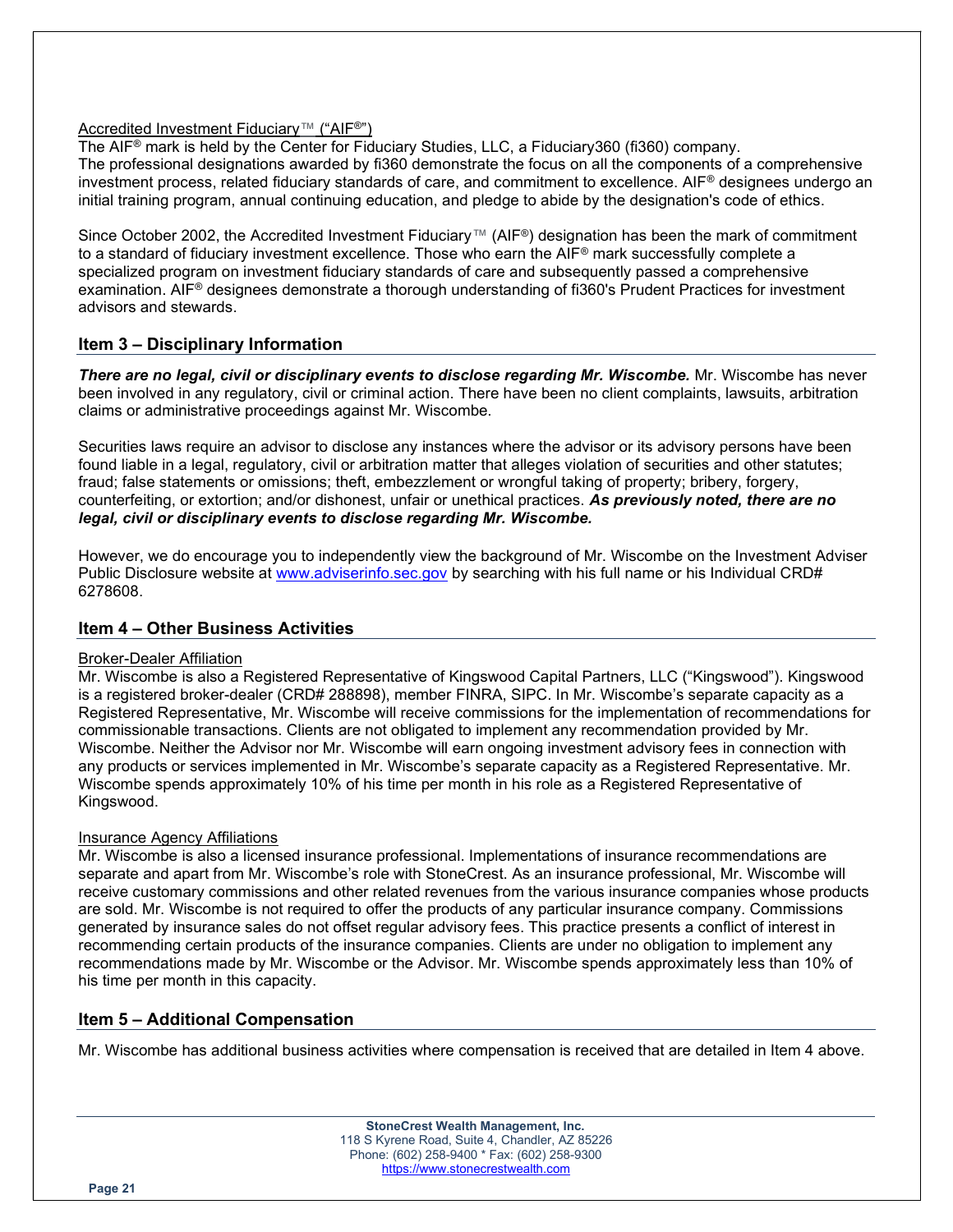# Item 6 – Supervision

Mr. Wiscombe serves as a Wealth Manager of StoneCrest. Mr. Wiscombe is supervised by Keith Mahan, the Chief Compliance Officer. Mr. Mahan can be reached at (602) 258-9400.

StoneCrest has implemented a Code of Ethics, an internal compliance document that guides each Supervised Person in meeting their fiduciary obligations to Clients of StoneCrest. Further, StoneCrest is subject to regulatory oversight by various agencies. These agencies require registration by StoneCrest and its Supervised Persons. As a registered entity, StoneCrest is subject to examinations by regulators, which may be announced or unannounced. StoneCrest is required to periodically update the information provided to these agencies and to provide various reports regarding the business activities and assets of the Advisor.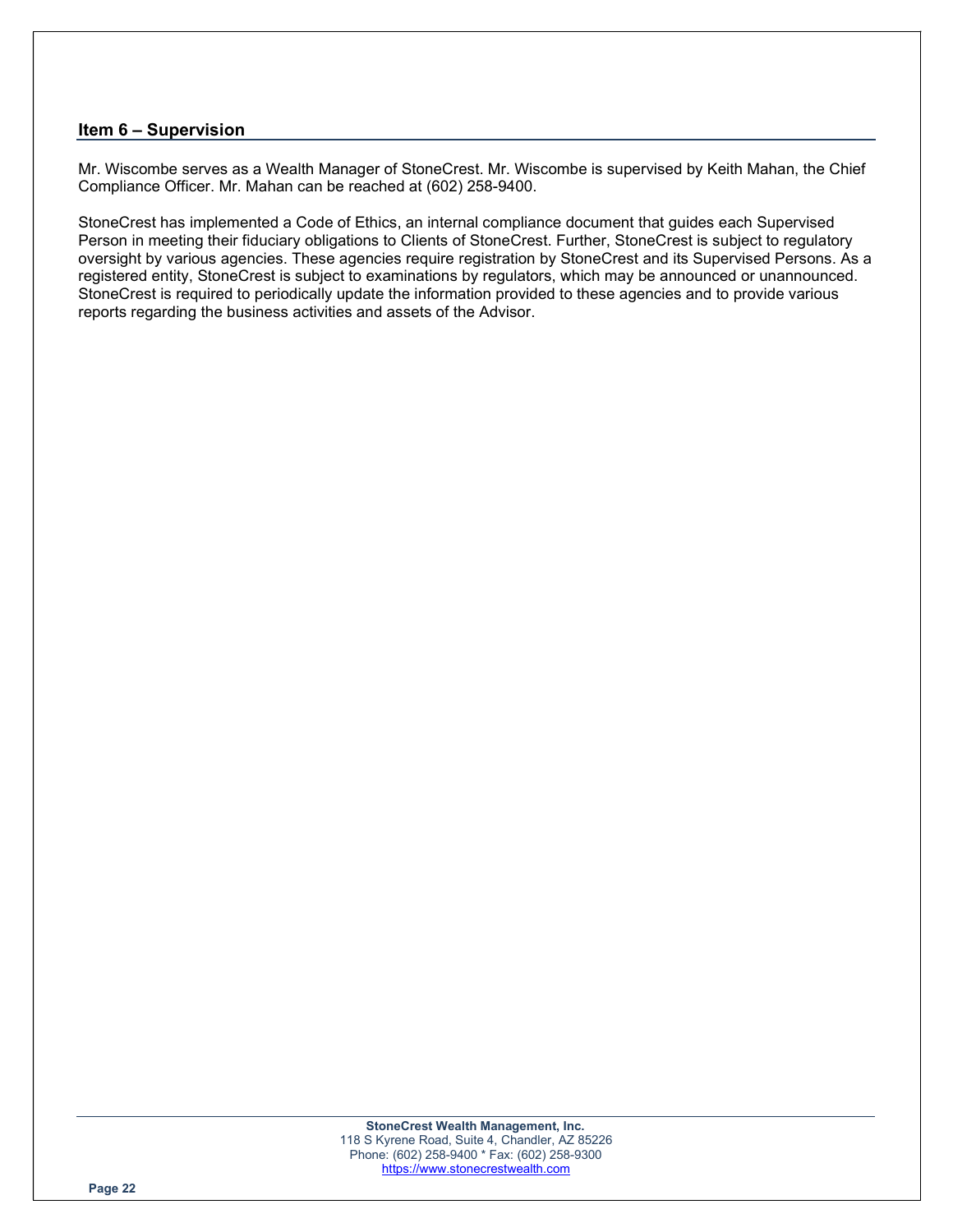# Form ADV Part 2B – Brochure Supplement

for

Christian A. Mahan Compliance and Research Analyst

# Effective: March 15, 2022

This Form ADV 2B ("Brochure Supplement") provides information about the background and qualifications of Christian A. Mahan (CRD# 6882687) in addition to the information contained in the StoneCrest Wealth Management, Inc. ("StoneCrest" or the "Advisor", CRD# 311404) Disclosure Brochure. If you have not received a copy of the Disclosure Brochure or if you have any questions about the contents of the StoneCrest Disclosure Brochure or this Brochure Supplement, please contact us at (602) 258-9400 or by email at info@stonecrestwealth.com.

Additional information about Mr. Mahan is available on the SEC's Investment Adviser Public Disclosure website at www.adviserinfo.sec.gov by searching with his full name or his Individual CRD# 6882687.

> StoneCrest Wealth Management, Inc. 118 S Kyrene Road, Suite 4, Chandler, AZ 85226 Phone: (602) 258-9400 \* Fax: (602) 258-9300 https://www.stonecrestwealth.com

Page 23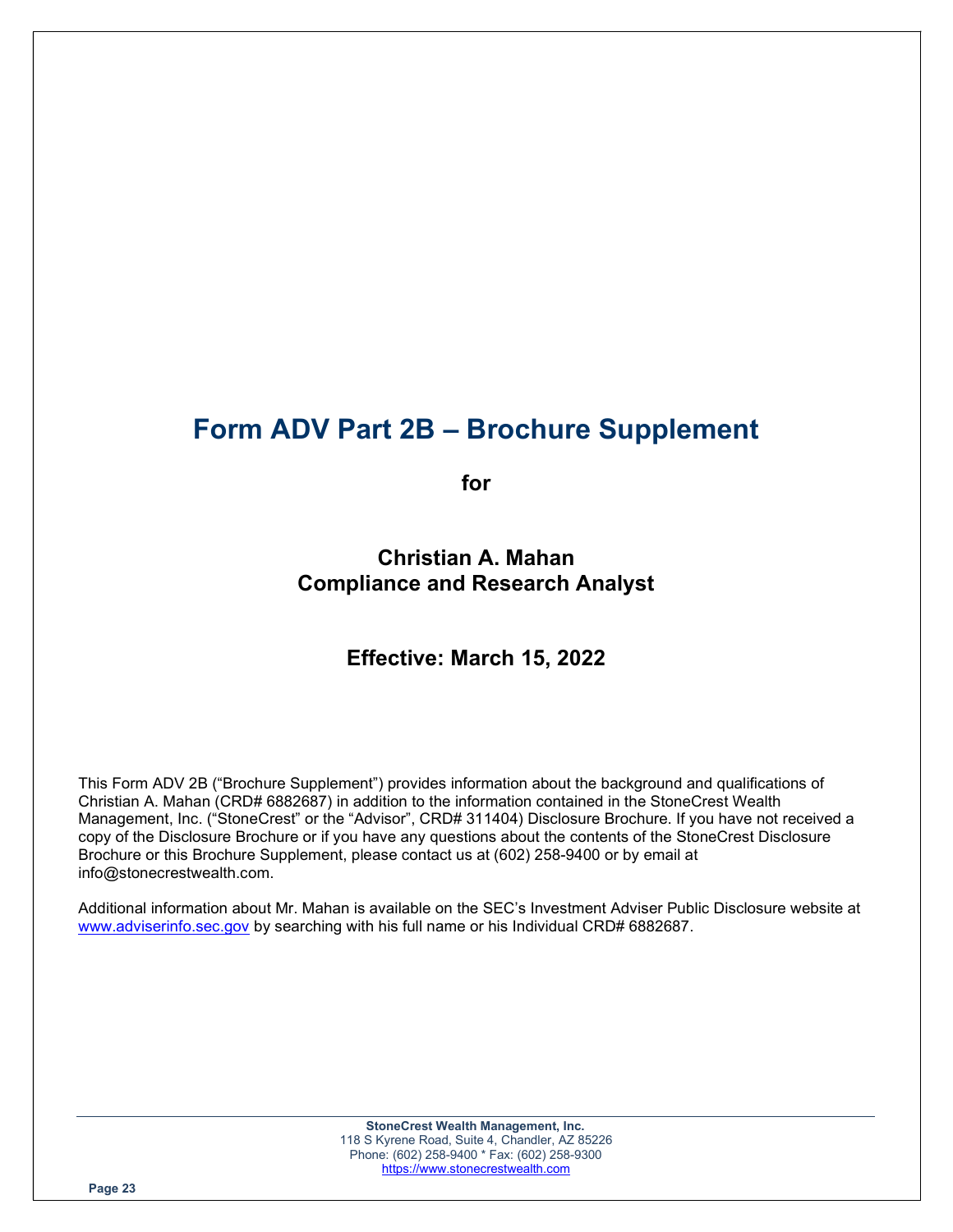# Item 2 – Educational Background and Business Experience

Christian A. Mahan, born in 1991, is dedicated to advising Clients of StoneCrest as a Compliance and Research Analyst. Mr. Mahan earned a Bachelor's Degree in Finance from Arizona State University in 2014. Additional information regarding Mr. Mahan's employment history is included below.

#### Employment History:

| Compliance and Research Analyst, StoneCrest Wealth Management, Inc. | 11/2020 to Present |
|---------------------------------------------------------------------|--------------------|
| Registered Representative, Kingswood Capital Partners, LLC          | 12/2020 to Present |
| Investment Adviser Representative, USAA Investment Services Company | 11/2019 to 10/2020 |
| Insurance Representative, Colorado Insurance                        | 07/2019 to 11/2019 |
| Service Representative, State Farm Insurance                        | 04/2019 to 10/2019 |
| Financial Advisor, Edward Jones Investments                         | 05/2018 to 04/2019 |
| Investment Specialist, Merrill Lynch, Pierce, Fenner & Smith        | 11/2017 to 02/2018 |

# Item 3 – Disciplinary Information

**There are no legal, civil or disciplinary events to disclose regarding Mr. Mahan.** Mr. Mahan has never been involved in any regulatory, civil or criminal action. There have been no client complaints, lawsuits, arbitration claims or administrative proceedings against Mr. Mahan.

Securities laws require an advisor to disclose any instances where the advisor or its advisory persons have been found liable in a legal, regulatory, civil or arbitration matter that alleges violation of securities and other statutes; fraud; false statements or omissions; theft, embezzlement or wrongful taking of property; bribery, forgery, counterfeiting, or extortion; and/or dishonest, unfair or unethical practices. As previously noted, there are no legal, civil or disciplinary events to disclose regarding Mr. Mahan.

However, we do encourage you to independently view the background of Mr. Mahan on the Investment Adviser Public Disclosure website at www.adviserinfo.sec.gov by searching with his full name or his Individual CRD# 6882687.

# Item 4 – Other Business Activities

#### Broker-Dealer Affiliation

Mr. Mahan is also a registered representative of Kingswood Capital Partners, LLC ("Kingswood"). Kingswood is a registered broker-dealer (CRD# 288898), member FINRA, SIPC. In Mr. Mahan's separate capacity as a registered representative, Mr. Mahan will receive commissions for the implementation of recommendations for commissionable transactions. Clients are not obligated to implement any recommendation provided by Mr. Mahan. Neither the Advisor nor Mr. Mahan will earn ongoing investment advisory fees in connection with any products or services implemented in Mr. Mahan's separate capacity as a registered representative. Mr. Mahan spends approximately 10% of his time per month in his role as a registered representative of Kingswood.

#### Insurance Agency Affiliations

Mr. Mahan is also a licensed insurance professional. Implementations of insurance recommendations are separate and apart from Mr. Mahan's role with StoneCrest. As an insurance professional, Mr. Mahan will receive customary commissions and other related revenues from the various insurance companies whose products are sold. Mr. Mahan is not required to offer the products of any particular insurance company. Commissions generated by insurance sales do not offset regular advisory fees. This practice presents a conflict of interest in recommending certain products of the insurance companies. Clients are under no obligation to implement any recommendations made by Mr. Mahan or the Advisor. Mr. Mahan spends approximately 10% of his time per month in this capacity.

# Item 5 – Additional Compensation

Mr. Mahan has additional business activities where compensation is received that are detailed in Item 4 above.